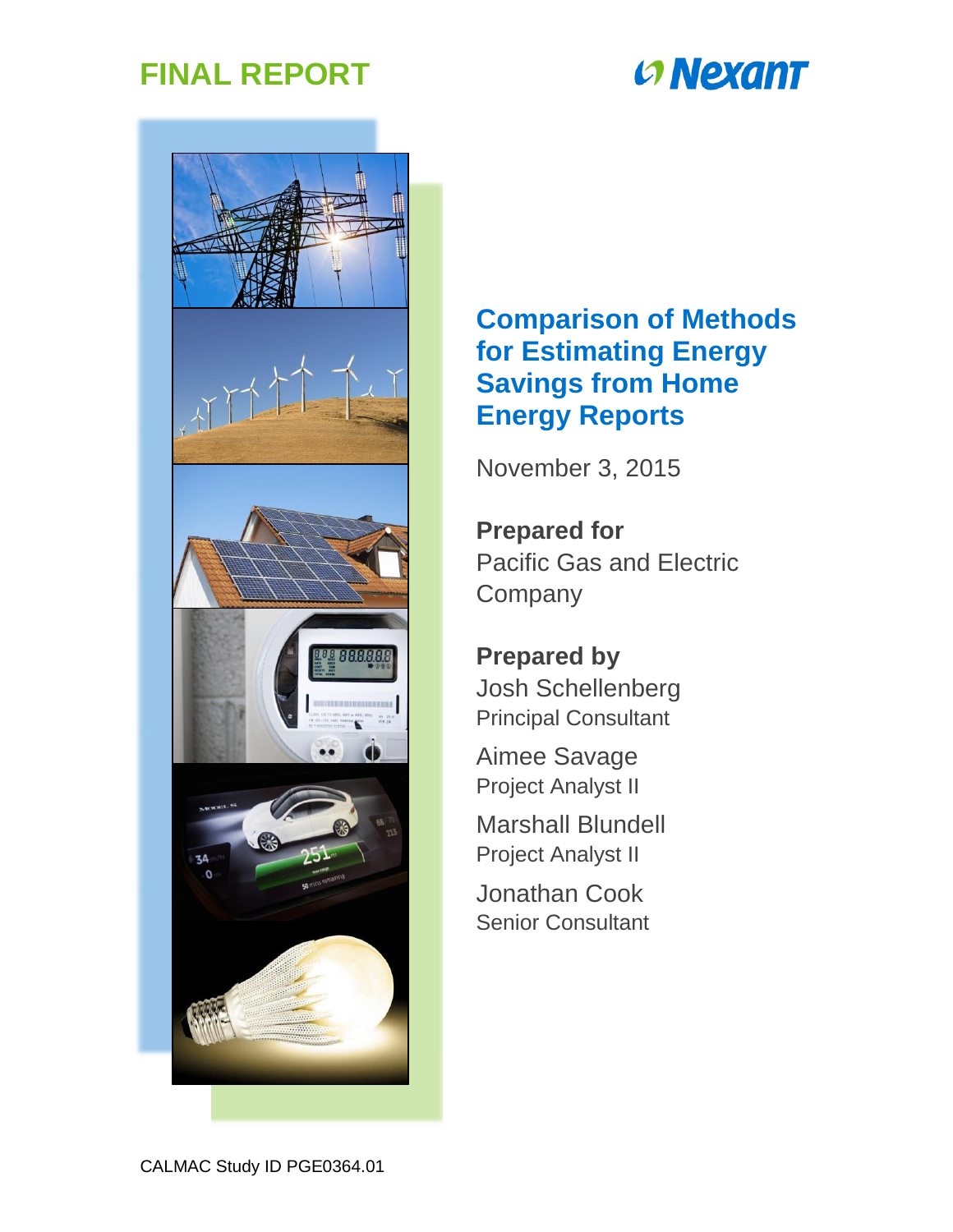## **Table of Contents**

|   | Abstract |  |
|---|----------|--|
| 1 |          |  |
|   |          |  |
|   |          |  |
| 2 |          |  |
|   |          |  |
|   |          |  |
|   |          |  |
|   |          |  |
| 3 |          |  |
|   |          |  |
|   |          |  |
|   |          |  |
|   |          |  |
| 4 |          |  |
| 5 |          |  |
| 6 |          |  |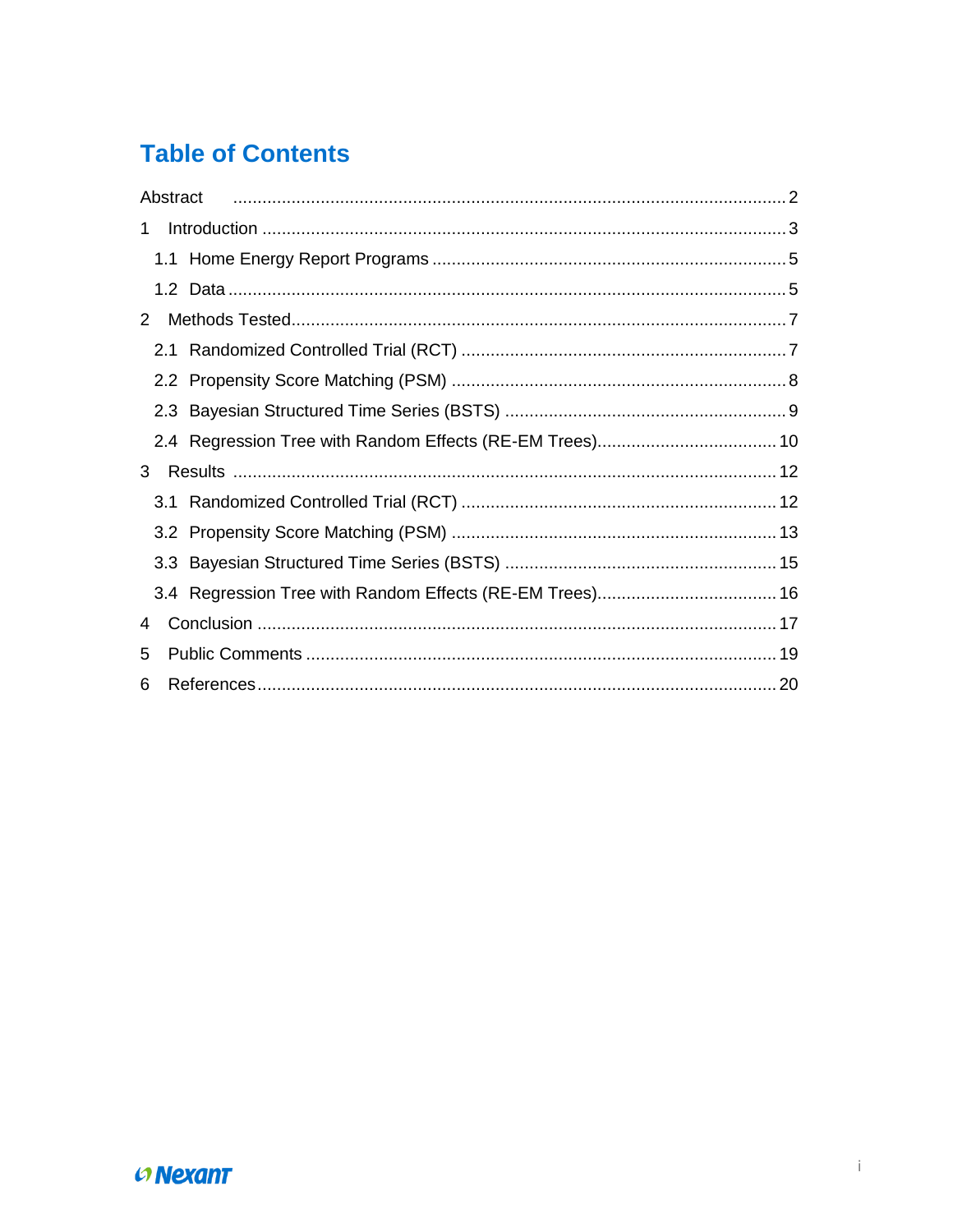## <span id="page-2-0"></span>**Abstract**

Home energy reports and other behavioral conservation programs have gained significant traction in the utility industry as a supplement to traditional energy efficiency programs. The strongly preferred research design for evaluating these behavioral programs has been the randomized controlled trial (RCT), which typically relies on large control groups of nonparticipants. As these behavioral programs have grown from small pilots to full-scale programs that include a significant portion of the residential customer base, utilities and other stakeholders have started to question the future viability of the RCT, given that its large control groups of nonparticipants limit the potential for behavioral programs. Meanwhile, "Big Data" and innovative statistical methods from the fields of machine learning, Bayesian statistics and econometrics have also gained significant traction, especially in other industries such as the tech sector (Varian 2014). While these methodological alternatives show considerable promise for behavioral program evaluation, their statistical validity relative to the current "gold standard" – RCT – has yet to be tested rigorously. This paper leverages data from one of the largest home energy reports programs in order to compare the results of a large, multi-year RCT evaluation to the energy savings that evaluators would have estimated using alternative methods. Results from the analysis show that the alternative methods tested do not produce energy savings estimates that are similar to those of an RCT.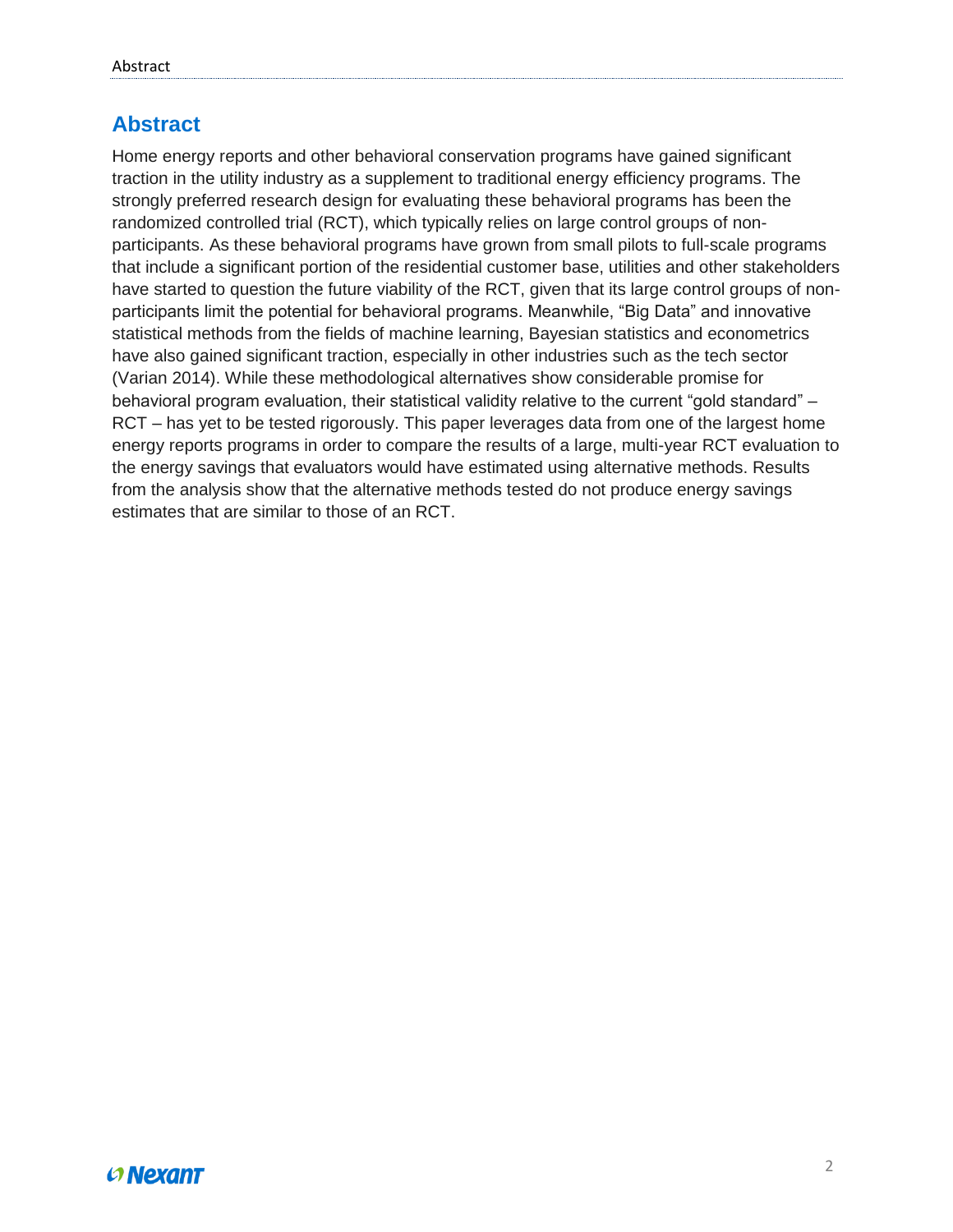## <span id="page-3-0"></span>**1 Introduction**

As a complement to traditional rebate programs aimed at incentivizing energy-efficient purchases, behavioral approaches to generating energy savings have become a valuable part of the utility's energy efficiency (EE) portfolio. These "behavioral" programs aim to influence energy-using behavior and include home energy reports (HERs), building operator certification, gamification<sup>1</sup>, information feedback, "pay-as-you-go" billing, enhanced marketing and strategies for increasing customer awareness (Friedrich, et al. 2010). Research from the behavioral sciences has suggested that such techniques are capable of achieving meaningful savings (see Delmas, Fischlein, & Asensio (2013) for a review), and these results combined with strong policy initiatives in many states have resulted in the rapid expansion of behavioral programs. ACEEE estimates that between 2008 and 2013, there were almost 300 behavioral programs being implemented across the US. This existing momentum and the prominent role of EE and conservation in EPA's Clean Power Plan proposal (EPA 2014) suggest that behavioral programs will continue to be important tools for meeting emissions reduction goals.

Like traditional EE programs, operationalizing behavioral programs requires measuring savings produced by a program in a robust manner. Conceptually, the savings attributable to a given program are equal to the difference between the (observed) consumption for customers who participate in the program and the (counterfactual) consumption for those same customers in the absence of the program. Because it is impossible to observe the same customers both participating and not participating in the program at the same time, consumption in the absence of the program must be estimated. This is the fundamental challenge of impact evaluations, which aim to measure the changes in energy usage that were caused by the program and not by other factors.

In the absence of information on the counterfactual, the next best solution is to construct a comparison group that is similar to the group of customers who participate in the program. The goal of choosing a comparison group is to eliminate selection bias, which occurs when there are differences in consumption between program participants and the comparison group *before* the start of the program. Ideally, the two groups would be very similar so that the consumption in the comparison group will provide good estimates of what would have happened to the program participants had they not participated. The gold standard for this approach for impact evaluations has been the randomized controlled trial (RCT), which uses random assignment to separate customers into a treatment group and a control group that does not participate. With proper implementation and a large enough sample<sup>2</sup>, the use of random assignment ensures that the two groups will be equivalent prior to the onset of the program, which allows the counterfactual consumption of the treatment group to be estimated by observing the consumption of the control group.

Although RCTs are ideal in theory, there are several reasons why they may be infeasible or undesirable to conduct in practice. First, most require substantial resources (time, funding,

<sup>2</sup> Behavioral programs can be operated on either an opt-in or opt-out (default) basis. RCTs are much easier to implement in a default program setting.



 $\overline{\phantom{a}}$ <sup>1</sup> Gamification is the use of the thinking and mechanics involved in structured play in non-game contexts to engage users.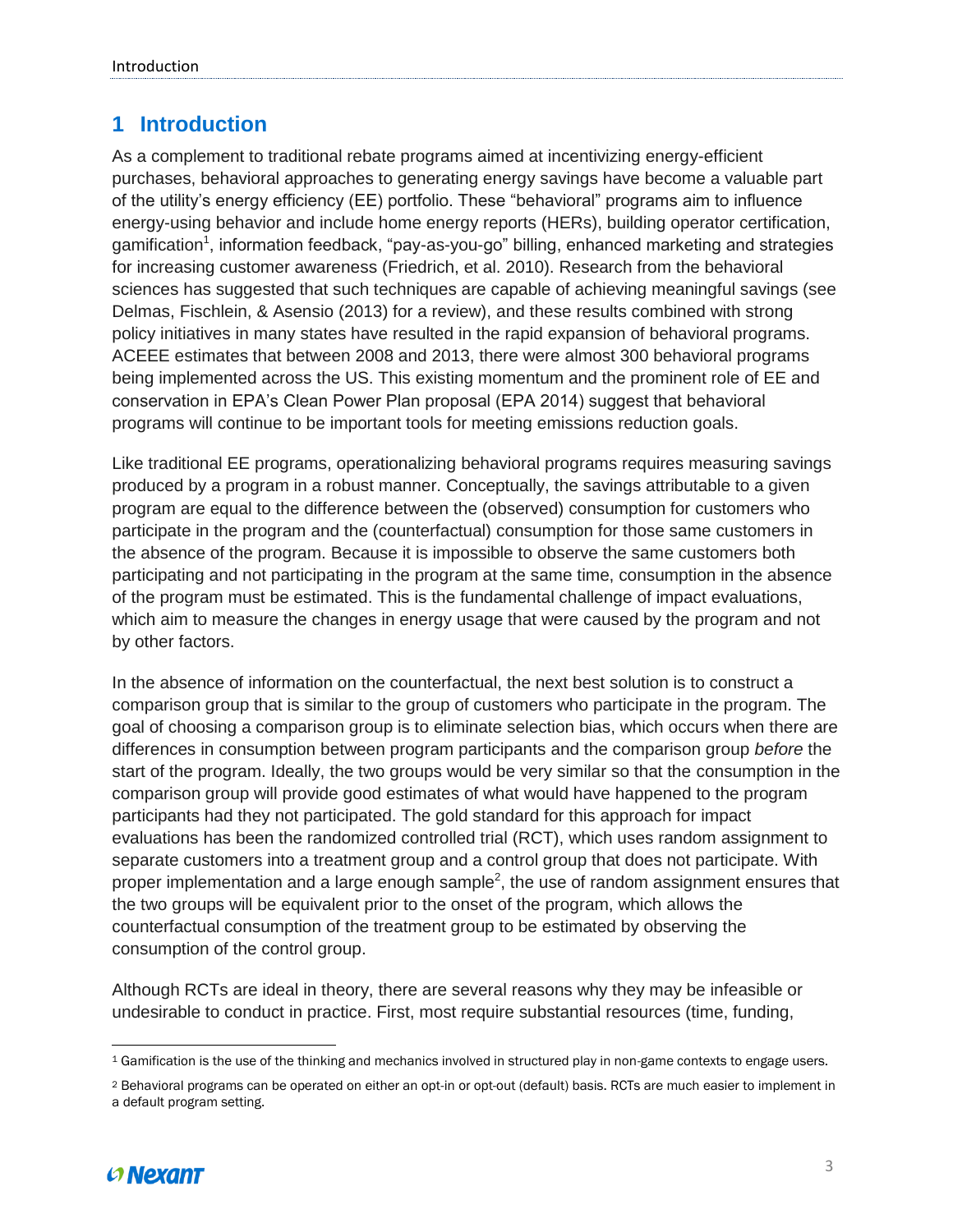statistical expertise, etc.) and so they may not be the best approach when quick answers are needed or when evaluation budgets are tight. Second, it may be that there are not enough customers who are both willing and eligible to participate. In this case, the small samples would reduce the precision of the impact estimate and potentially result in non-trivial differences between the treatment and control groups being undetected due insufficient statistical power. Third, implementing an RCT generally requires denying the treatment to a subset of the participants (the control group) for at least some period. If the treatment is thought to be beneficial, there can be political, legal or ethical concerns about withholding the treatment (Shaddish, Cook, & Campbell 2002; Khandker, Koolwal, & Samad 2013). Finally, as behavioral programs grow from small pilots to full-scale programs that include a significant portion of the residential customer base, utilities and other have started to question the future viability of the RCT due to concerns regarding the need for large control groups of non-participants limiting future rollouts.

In part due to these practical challenges, considerable research has been put into developing comparison group methods that do not utilize random assignment, but are still capable of providing valid impact estimates. These methods have been developed in a variety of different settings<sup>3</sup> and rely on techniques to eliminate selection bias and construct a comparison group of non-participants that is similar to the program participants. Quasi-experimental methods that have gained traction in the evaluation of EE and behavioral programs include propensity-score matching (PSM), regression discontinuity and explicit modeling of selection bias. Though there are instances of matching techniques being able to produce valid impact estimates in labor economics (Dehejia and Wahba 2002) and demand response applications (Nexant 2013), skepticism remains about whether these techniques can work in the context of EE and behavioral programs, especially those which produce relatively modest impacts ranging from 0.5% to 2.5% of whole-building usage (Allcott 2015).

In addition to the more traditional experimental and quasi-experimental evaluation methods, the recent proliferation of "big data" has provided yet another approach known as statistical learning.<sup>4</sup> As a new subfield of statistics, statistical learning is a set of techniques that traces its roots back to the 1970s and commonly abandons the concept of comparison groups altogether in favor of using advanced algorithms and large amounts of detailed pre-treatment data to predict the counterfactual outcome for the treatment group (James et al. 2013). These methods use a large amount of data to estimate more flexible relationships between variables than simple linear models, which may lead to more effective ways to model complex relationships involving energy usage. With the increased availability of large datasets from advanced metering infrastructure, using statistical learning techniques presents the opportunity to potentially no longer rely on large control groups of non-participants.

<sup>4</sup> Statistical learning is sometimes called "advanced predictive modeling" and is closely related to (but not synonymous with) machine learning.



 $\overline{a}$ 

<sup>3</sup> Impact evaluation is a fundamental component of analysis in both the natural and social sciences. Comprehensive academic and industry literature on experimental and quasi-experimental methods can be found for psychology, healthcare, education, economics, public policy and other disciplines. A detailed review of this literature is beyond the scope of this paper.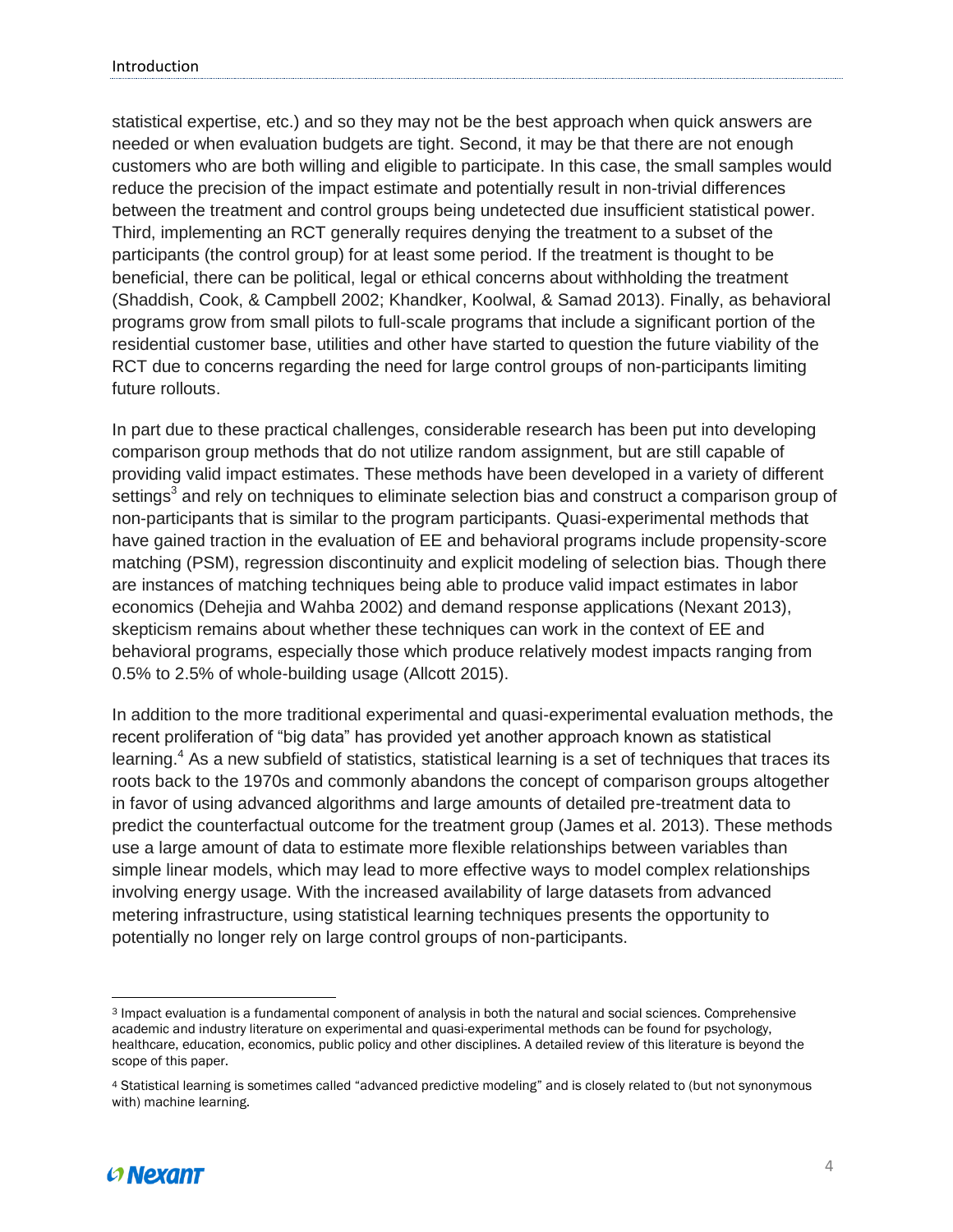While quasi-experimental and statistical learning techniques show considerable promise for behavioral program evaluation, the statistical validity of each one relative to the RCT has yet to be tested rigorously in the context of measuring energy savings. The goal of this paper is to provide one such rigorous test by comparing impact estimates based on different methods for Opower's large-scale HER implementation at Pacific Gas and Electric Company (PG&E). Using the appropriate data for each method, savings estimates from the program are re-estimated using PSM, a Bayesian Structured Time Series (BSTS) model and a statistical learning model known as Regression Tree with Random Effects (RE-EM trees). The original RCT impact estimate is used as a benchmark for comparison and several robustness checks for each method (including the RCT) are explored.

#### <span id="page-5-0"></span>**1.1 Home Energy Report Programs**

A growing number of companies offer programs to lower energy usage that feature energy usage feedback and behavioral suggestions. The most successful of these provides residential customers with periodic home energy reports (HERs) that compare a customer's monthly electric and/or gas usage to the average usage of similar homes as well as the average usage of a group of particularly efficient homes. Such "neighbor comparisons" can be based on a variety of customer characteristics, including location, home square-footage, presence of a pool or spa, and type and number of cooling and/or heating units.

Based on the neighbor comparisons, customers are given a rating along with additional information, such as a dollar amount of savings that the customer could realize on their energy bills by matching their efficient neighbors' usage or implementing behavioral and other changes. For customers receiving reports on their electric usage, the reports often include comparative graphs of their load shape.

The general hypothesis behind HERs is that neighbor comparisons provide a social motivation for customers to adjust their energy usage habits. Several studies of Opower HERs have a typical reduction of 0.5% to 2.5% on annual energy usage (Allcott 2015). This effect is thought to be primarily due to changes in behavior (turning off lights, adjusting the thermostat a few degrees, etc.), rather than significant investments in more efficient equipment. Interval data analysis provides evidence that savings begins within days of households receiving the first HER and identifies substantial savings resulting from changing thermostat settings (Todd et al 2014). Home inventories found that increased uptake of efficient lighting is a major energy savings driver (Perry and Woehleke 2013).

#### <span id="page-5-1"></span>**1.2 Data**

In this comparative methods analysis, the approximately 75,000 treatment and 75,000 control customers who participated in one of the first HER RCTs at PG&E (the "Gamma" wave) are analyzed over the course of three post-treatment years (2012-2014). Importantly, HERs can only be sent to customers satisfying certain criteria, such as having a full year of bills, having a functioning SmartMeter for greater than one year and being on selected rate schedules. As a result, there are some differences in geographic distribution or average usage distribution between the eligible customers and the PG&E residential population.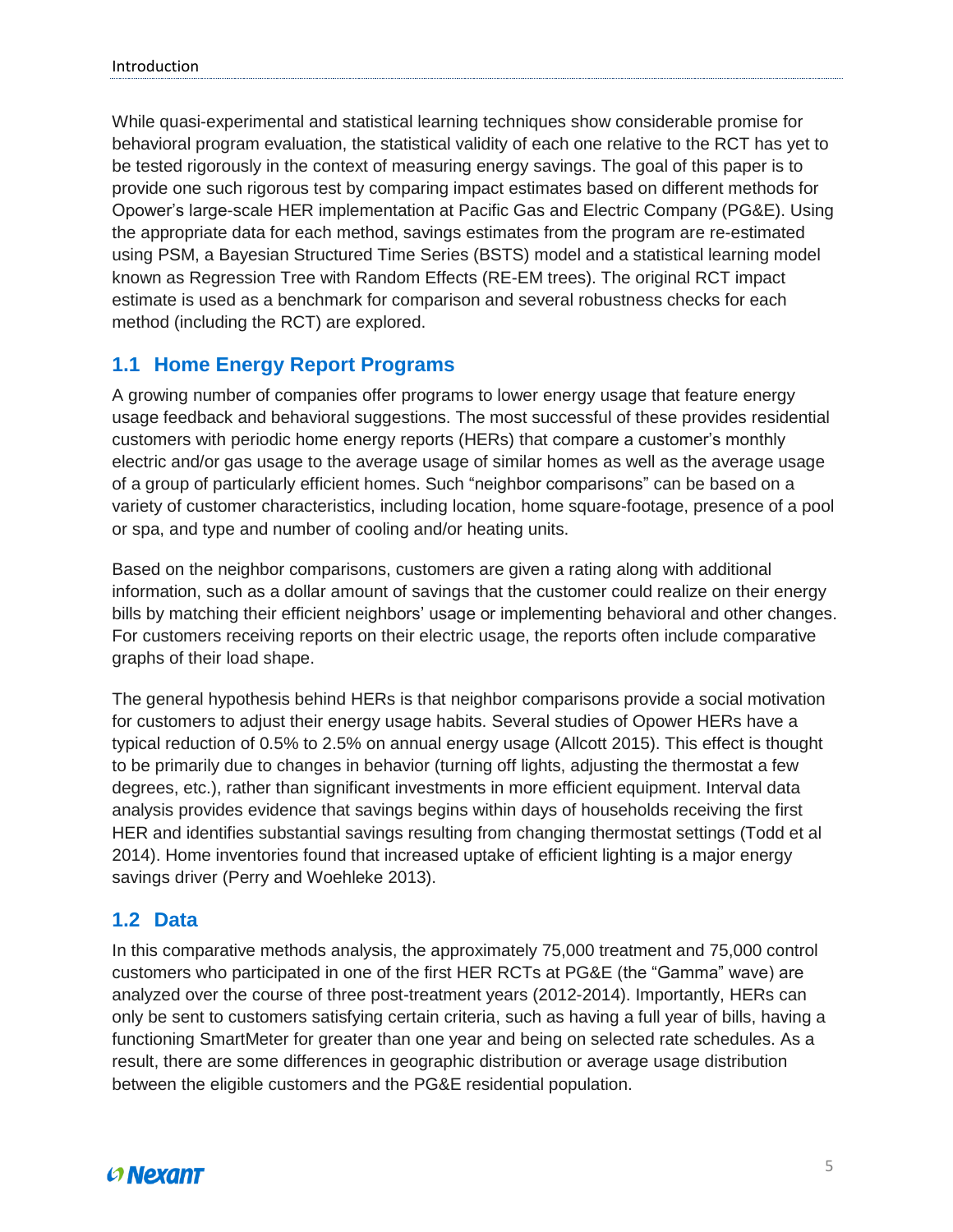For this comparative methods analysis, monthly electric billing data was provided by PG&E for all treatment customers and around 2 million non-participant households, including the RCT control group for the Gamma wave. The dataset includes one year of pre-treatment billing periods and data for all post-treatment months. Households are retained in each dataset until their accounts close. Because billing periods generally do not align with the calendar months, a month was assigned to each billing observation. The month of each bill is defined to be the month of the mid-date of the billing period.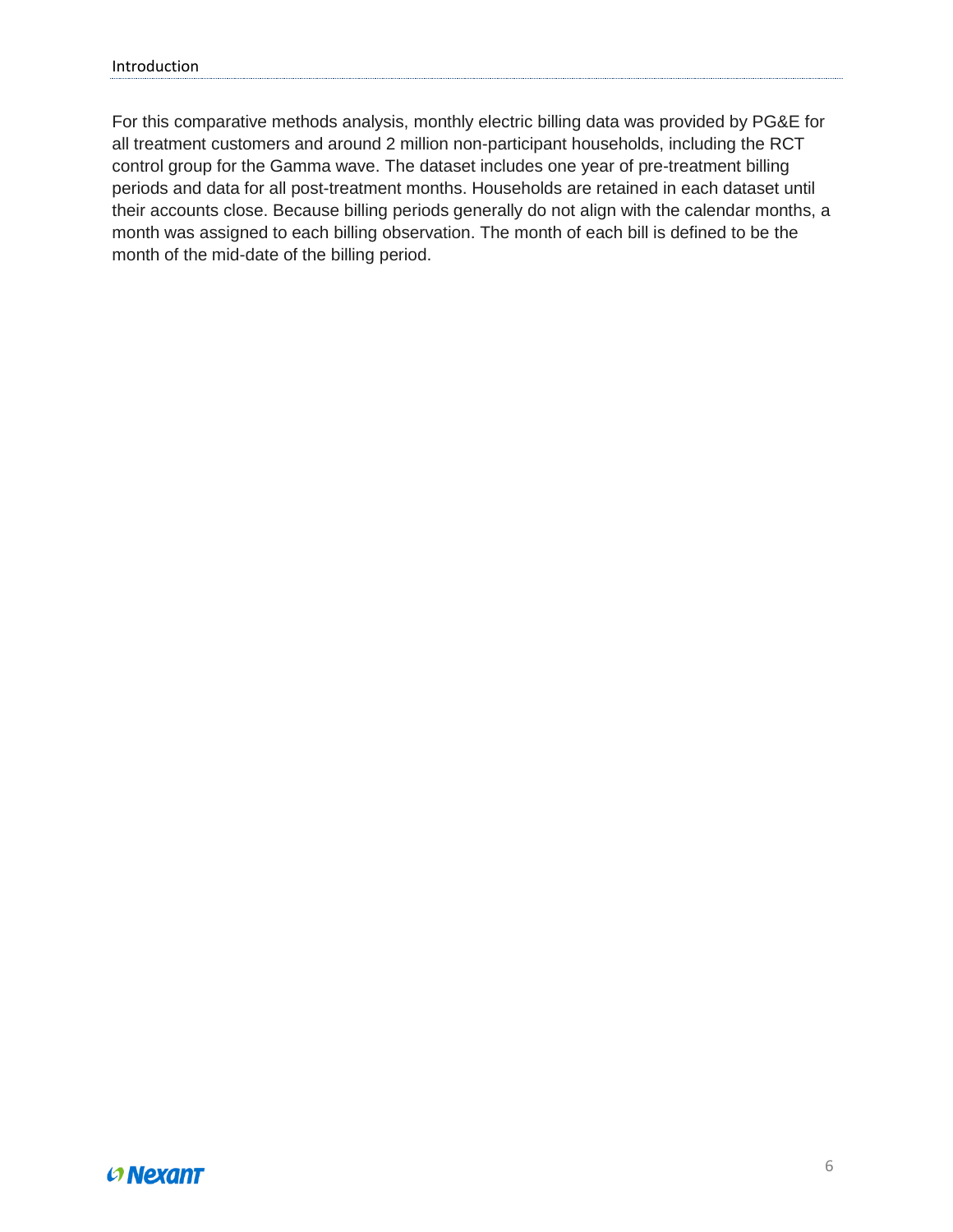### <span id="page-7-0"></span>**2 Methods Tested**

Measuring a 0.5% to 2.5% treatment effect accurately using whole-house electricity consumption data is a difficult statistical challenge. Individual household usage shows significant variation, and large sample sizes are needed to confidently distinguish any estimated savings from zero. The analysis presented here provides just one type of evaluation environment that is relevant for EE and behavioral programs. Though we can be confident that RCTs will perform well in other environments provided sample sizes are large enough, the relative ranking or effectiveness of the other methods may not necessarily be constant. In fact, it is likely that some set of empirical conditions exist for which each method is best suited. Examining these optimal conditions is beyond the scope of this paper, but this general point should be kept in mind whenever different methods are compared.

#### <span id="page-7-1"></span>**2.1 Randomized Controlled Trial (RCT)**

PG&E's HER program lends itself well to an RCT because there is no recruiting process: it is an "opt-out" design whereby customers are simply assigned either to treatment or control groups according to inclusion criteria established at the onset of each experiment. Given the random assignment, the basic approach for estimating savings resulting is to simply compare the consumption of treatment and control customers. This was implemented for the PG&E evaluation using a panel regression model that included an indicator variable for month of the study, a treatment month indicator variable and a customer-level indicator variable (fixed effect) as explanatory variables. The regression equation is presented below.

$$
kWh_{it} = customer_i \cdot b_i + \sum_{m=1}^{12} \sum_{y=2010}^{2014} l_{my} \cdot b_{my} + \sum_{j=1}^{n} \tau_j \cdot treatment_{ij} + \varepsilon_{it}
$$

This model is a generalization of a differences-in-differences methodology that improves the precision of the savings estimate by making use of pre-treatment data. In the above specification, the estimated savings for each month are given by the *treatmonth* parameter estimates. Average impacts for the post-treatment period can be obtained either by replacing the *treatmonth* variables with a single indicator variable equal to one for treatment customers in the post-treatment period, or by computing an average of the impacts in each month weighted by the number of treatment customers. Throughout the remainder of this paper, we treat the RCT results as the benchmark set of estimates to which the other methods are compared.

It is important to note that the size of the control group does not necessarily have to grow with the size of the treatment group in order to maintain the same level of statistical power. However, as programs grow to full-scale, both utilities and their regulators increasingly expect results to be segmented by several variables of interest such as climate zone, income, home owner/renter status, etc. Therefore, expanding the treatment group without a corresponding increase in the size of the control group may limit the flexibility to segment the results by all customer attributes that may be of interest.

## $O$  Nexant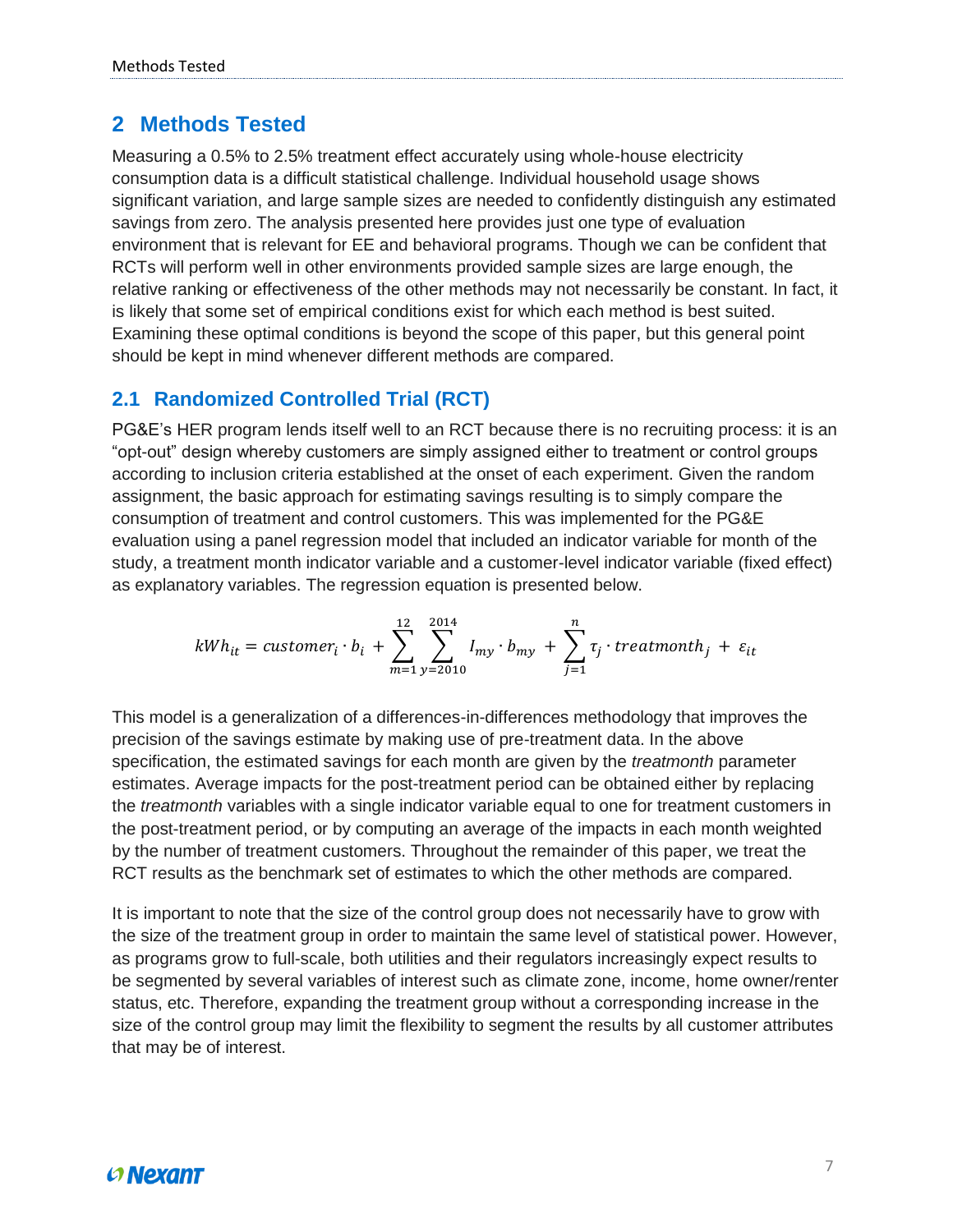### <span id="page-8-0"></span>**2.2 Propensity Score Matching (PSM)**

The goal of PSM is to create a control group in the absence of a randomized experiment that provides an accurate estimate of the treatment group's consumption had they not received the treatment. The first step is to estimate the probability of a customer participating in the program using a dataset containing participants and non-participants.<sup>5</sup> Each participating customer is then matched to a non-participant on the basis of this probability, or propensity score. Different approaches can be used to perform this matching, including nearest-neighbor matching, caliper and radius matching, stratification and interval matching and kernel matching (Khandker, Koolwal and Samad 2013). PSM relies on the variables included in the matching model being able to remove any selection bias that may exist. In other words, matching assumes that participation in the program can be explained by observed characteristics so that once those characteristics are accounted for, treatment is effectively random (as in an RCT).

PSM has a strong theoretical basis (Cameron and Triveldi 2005) and has been used to obtain impact estimates in a wide variety of applications. There also are select instances where estimates from matching have been compared to those from an RCT. Dehejia and Wahba (2002) conducted an analysis of the National Supported Work (NSW) Demonstration $<sup>6</sup>$  using</sup> PSM and found that the matching estimates compared very well with the experimental benchmark. Nexant has performed similar comparisons for demand response impacts (Nexant 2013) and also found that matching produced similar results to a pure experimental approach.

To analyze the HER program using matching, we developed a matched control group from a large dataset of non-participants (approximately 2 million customers were eligible to be matched to a treatment customer). Each of the 75,000 treatment customers was matched to a customer in the large dataset of non-participants using PSM. The variables included in the propensity score model were simply the pretreatment monthly usage amounts for November 2010 through October 2011. An additional constraint was that each treatment customer had to be matched to a non-participant from within the same weather station area. This constraint ensured that matches were drawn from within the same geographic area. Figure 1 provides a comparison of pre-treatment usage for treatment customers and the matched control group. From November 2010 through October 2011 (the months used in the match), the difference between treatment usage and matched control group usage is very small (the discrepancy does not exceed 0.3% in any month). As a result, the two lines representing pre-treatment usage for the two groups match so closely that the lines are indistinguishable in the graph.

<sup>6</sup> The NSW Demonstration was a labor market experiment designed to test whether work training programs would improve the ability of hard-to-employ people to get and hold normal, unsubsidized jobs. For additional background, refer to: <http://www.mdrc.org/publication/summary-and-findings-national-supported-work-demonstration>.



 $\overline{a}$ <sup>5</sup> Logit and probit models are typically used for this application.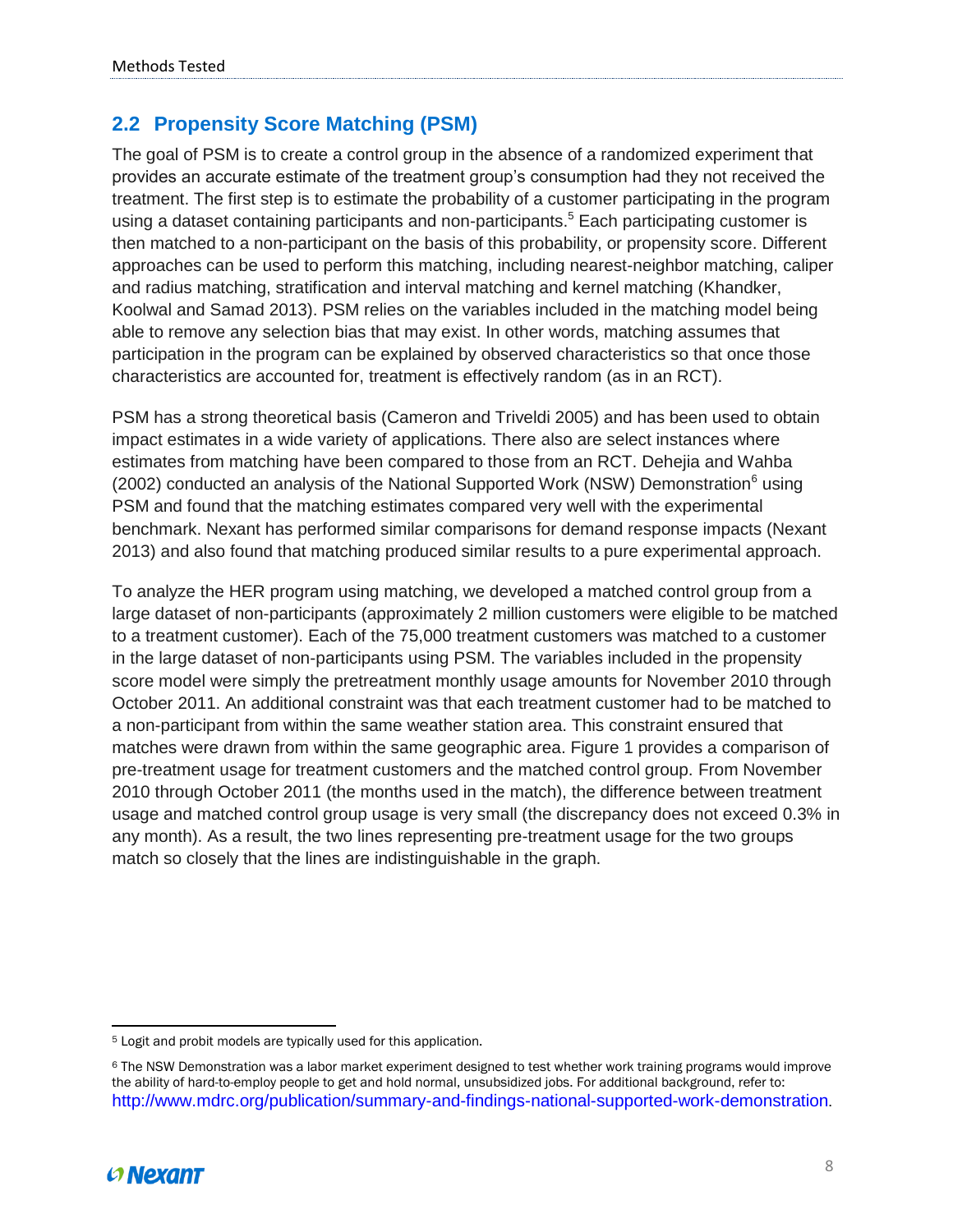

**Figure 1: Monthly Usage for Treatment and Matched Control Group during Pre-treatment**<sup>7</sup>

### <span id="page-9-0"></span>**2.3 Bayesian Structured Time Series (BSTS)**

One example of a statistical learning model that is capable of modeling counterfactual electricity consumption is a BSTS model. BSTS models aim to create a "synthetic control" (Abadie, Diamond and Hainmueller 2010) by making use of three distinct sources of information: trends in electricity consumption before the start of a program, trends in other variables that are related to electricity consumption before the start of the program and prior knowledge about model parameters that may be available from previous studies. By fitting the model to the pretreatment period, the resulting parameter estimates can be used to predict counterfactual consumption in the post-treatment period given the pre-treatment time series and posttreatment values for the covariates included in the model. Once estimated, the impact estimate for the program is calculated simply as the difference between the observed consumption and the predicted consumption that would have occurred had the program not existed.

BSTS models can be an appealing option in cases where the requirements for an RCT are not met. One attractive feature of the approach is that it provides considerable flexibility in modeling trend, seasonality and regression effects that allow for complex, non-linear relationships between variables (Scott and Varian 2014). It also offers potential improvements over classic difference-in-difference methods by providing a full time-series estimate for the effect of a program and allowing for model averaging to select the most appropriate synthetic control. The primary disadvantages of BSTS models are their relative complexity (especially compared to randomized experiments) and the modeling expertise required to successfully implement them. Statistical learning models, in general, come with a risk of "overfitting", whereby too much

 $\overline{a}$ <sup>7</sup> Treatment usage and control usage match so closely that the lines are indistinguishable in the graph.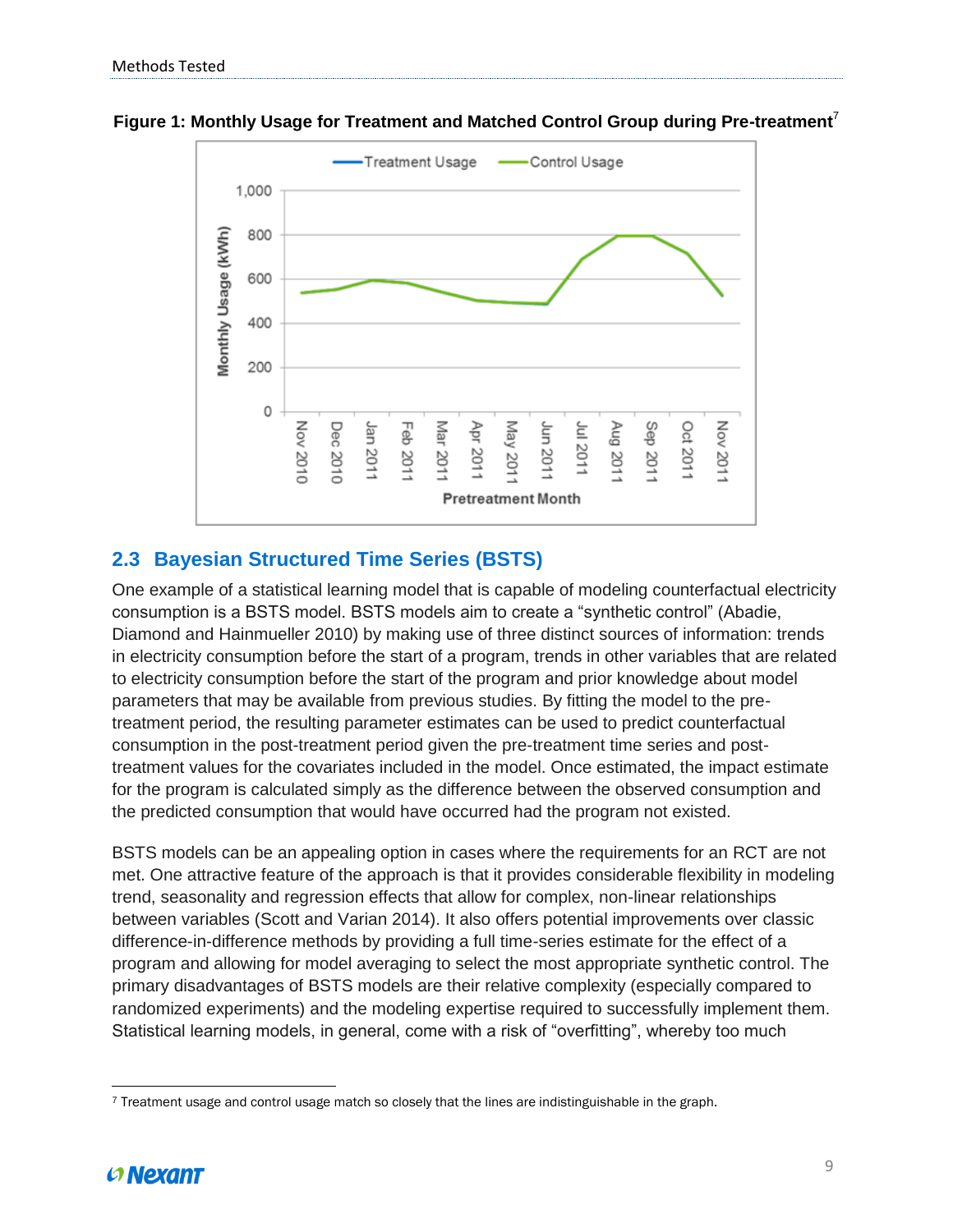importance is placed on random patterns in the data, which can lead to poor out-of-sample predictions (Kuhn and Johnson, 2013).

Brodersen, et al. (2014) developed a BSTS model and used it to analyze a Google advertising campaign in the United States. The impacts of the advertising campaign had previously been analyzed using a randomized experiment, which allowed the authors to compare the results of the BSTS model to those obtained from the experiment. Results from the analysis showed that explicitly modeling the counterfactual consumption of the treatment group produced nearly the same estimates as the experiment, but with slightly less precision. Another output from the Brodersen study was a package for the statistical program R called  $\text{CausalImpact},$  which provides an implementation of the model.

To apply the BSTS model, the CausalImpact package was obtained online [\(http://google.github.io/CausalImpact/\)](http://google.github.io/CausalImpact/) and applied to an analysis dataset consisting of average kWh for the treatment group, heating degree days (HDD), cooling degree days (CDD), relative humidity, and their higher powers and interactions. We also include a monthly seasonal effect. A critical assumption to obtain a valid causal inference is that the covariates that serve as a synthetic control were unaffected by the intervention, which certainly holds in this case. While BSTS can be combined with data from a randomly selected control group, we do not include covariates associated with untreated customers, as we wish to test the viability of the method to estimate savings of large scale programs for which control participants may not be available.

#### <span id="page-10-0"></span>**2.4 Regression Tree with Random Effects (RE-EM Trees)**

RE-EM trees are an application of a tree-based estimation method to longitudinal data. They combine the flexibility of tree-based methods with the structure of random effects models. Mixed effects models are a common way to control for unobserved heterogeneity, assuming that the individual specific effects are uncorrelated with the independent variables. Tree-based models are rule-based models that partition data based on one or more nested *if-then* statements applied to the independent variables. The predictor space is cut into regions and the outcome is then predicted by a single number within each region (Kuhn and Johnson, 2013).

Tree-based models are popular for their ease of interpretability and implementation. The models can handle many types of predictors without any data pre-processing, and generally make no assumptions about the data structure (the RE-EM tree makes the random effects model assumptions). The models can also accommodate missing data and implicitly conduct feature selection. However, tree based models are prone to model instability, and may exhibit poor predictive performance if the relationship between predictors and response cannot be adequately defined by rectangular subspaces of the predictors (Kuhn and Johnson, 2013).

Sela and Simonoff (2012) developed the RE-EM tree estimation method and applied it to pricing online transactions. They showed that the RE-EM tree method is relatively less sensitive to parametric assumptions and provides improved predictive performance compared to linear models with random effects and regression trees without random effects. They also apply it to a dataset examining traffic fatalities and show that the RE-EM tree strongly outperforms a tree without random effects and performs comparably to a linear model with random effects.

## $O$  Nexant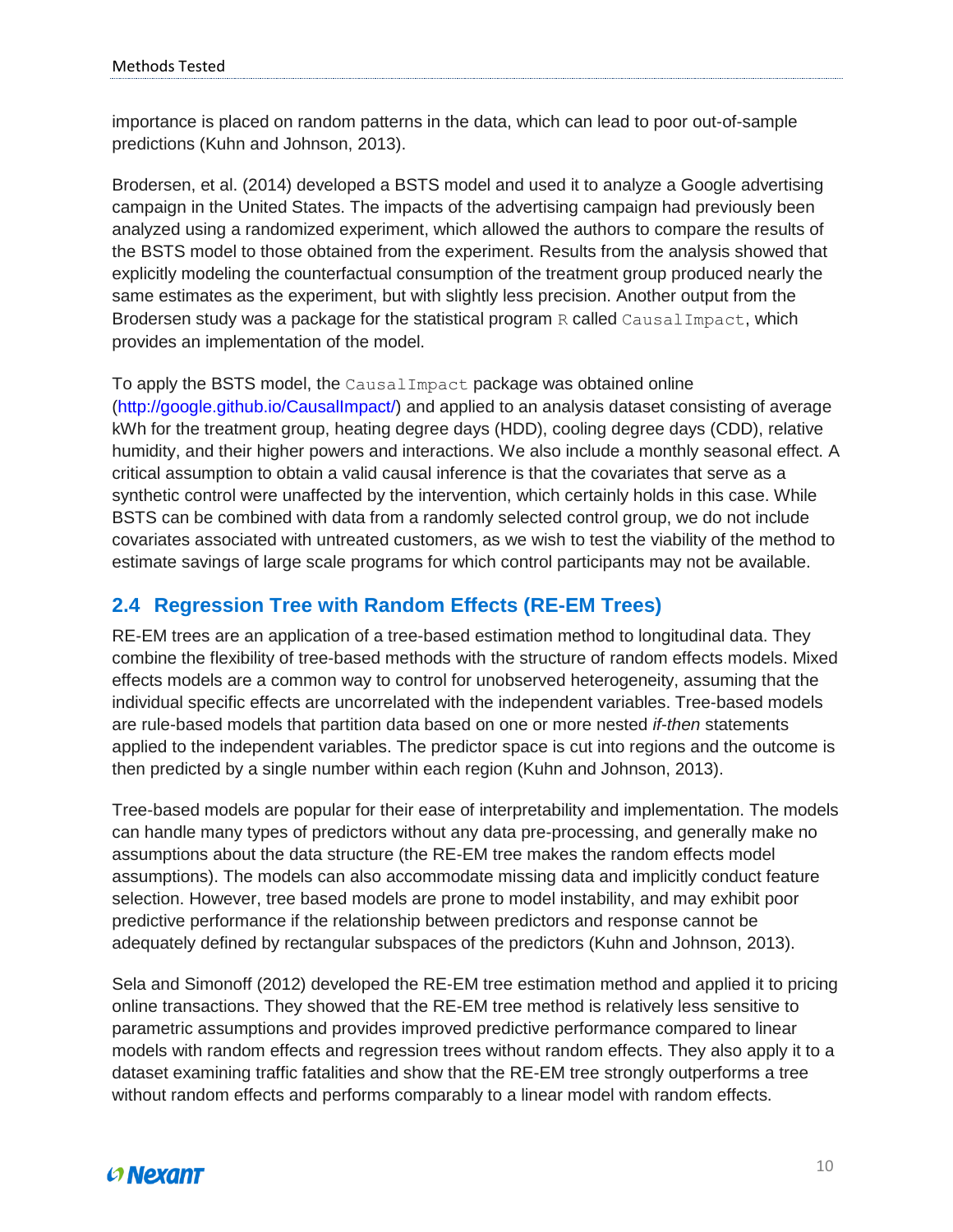To estimate energy savings from the HER program using a RE-EM tree model, we modeled monthly energy consumption in kWh of treatment customers in the pretreatment period of November 2010 through October 2011. Predictors included average monthly relative humidity, HDD, CDD, a categorical variable for month of the year, as well as whether the customer was on the California Alternative Rates for Energy (CARE) program for low-income customers and whether they became a net energy metered (NEM) customer at some point during the posttreatment period. In order to include a categorical variable encoding month as a predictor, at least a year of data was needed to fit the model. This left only one month of energy usage available for cross-validation (October 2011), so different parameters that control the fit of the model were not tuned, and the default values were used. Once a fitted model is obtained, it is used to predict energy consumption in the post-treatment period for each customer. Those predictions serve as the counterfactual from which actual energy consumption is subtracted to estimate savings.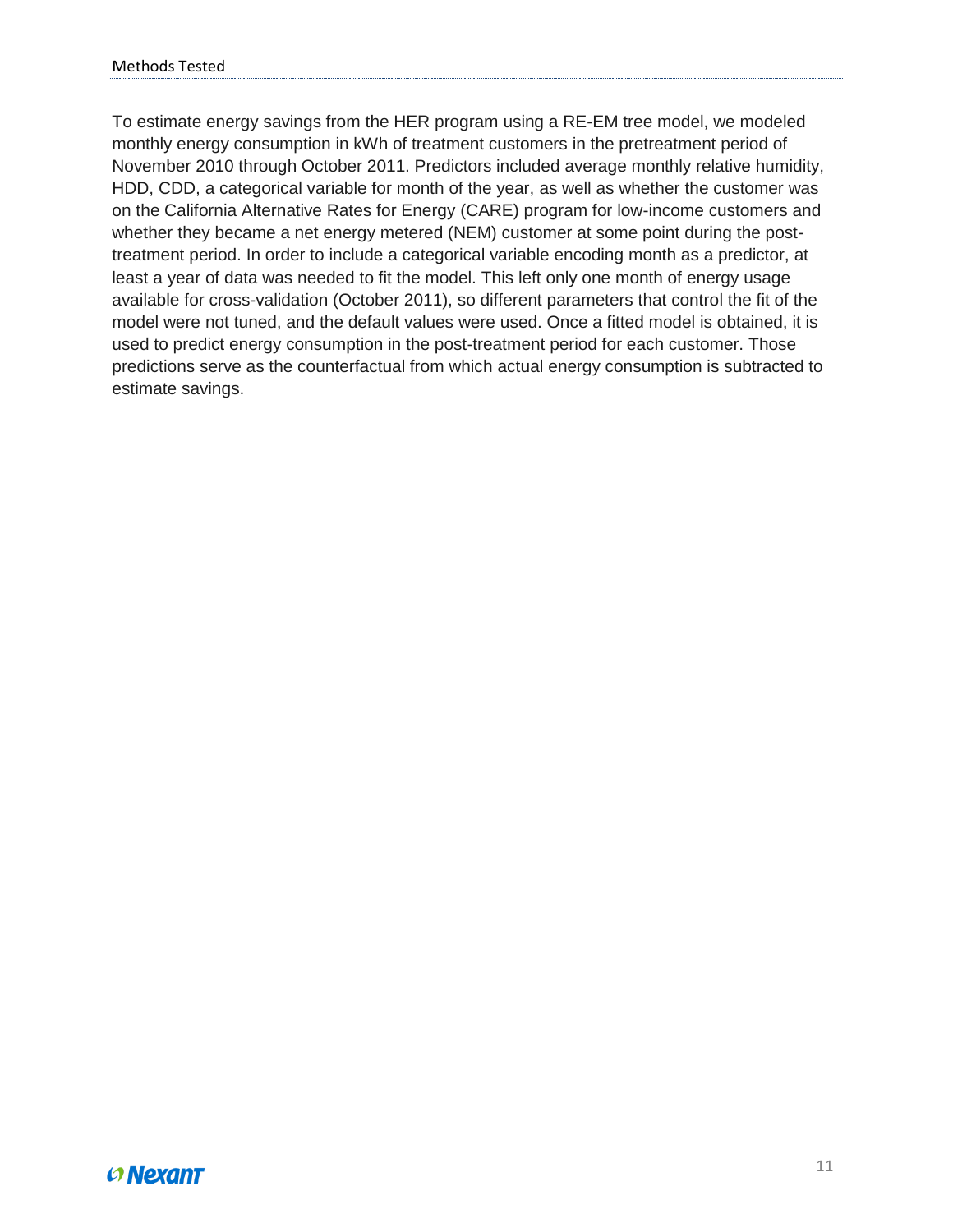### <span id="page-12-0"></span>**3 Results**

## <span id="page-12-1"></span>**3.1 Randomized Controlled Trial (RCT)**

The RCT analysis dataset contains one year of pre-treatment data (2011) and three years of post-treatment data (2012-2014) for around 150,000 customers, randomly divided evenly between treatment and control. Average annual percent impacts for Gamma wave customers who receive the standard report frequency of HERs<sup>8</sup> in each of the three post-treatment years are presented in Table 1. Estimates indicate a gradual increase in savings from year to year, starting at around 1.2% in 2012 and increasing to nearly 1.7% in 2014. The general magnitude of these percent savings is consistent with the typical impact of Opower HERs, which ranges between 0.5% and 2.5%.

#### **Table 1: Average Annual Percent Energy Savings for 2012-2014 using the RCT**

| Year | Avg. % Impact |
|------|---------------|
| 2012 | 1.16%         |
| 2013 | 1.58%         |
| 2014 | 1.69%         |

In addition to the average annual impacts, month-specific savings were estimated in order to observe the trend in treatment effects throughout the year. Table 2 presents the average kWh and percentage impact by month in 2014. Savings vary throughout the year, with absolute kWh savings peaking in the summer and winter. On a percentage basis, the impact is nearly 1.7% on average, but ranges from a low of just over 1% in the summer months to a high of a little more than 2% during the winter months. A similar trend is found in the monthly analysis for 2012 and 2013, but those years are omitted here for brevity.

<sup>8</sup> The Gamma wave of HERs is separated into dual-fuel "standard report frequency," dual-fuel "reduced report frequency," and electric-only customers. This stratification allows for the comparison of the frequency of HERs on energy usage as well as the effect on customers with different fuel-types. This paper focuses on the standard report frequency group.



 $\overline{\phantom{a}}$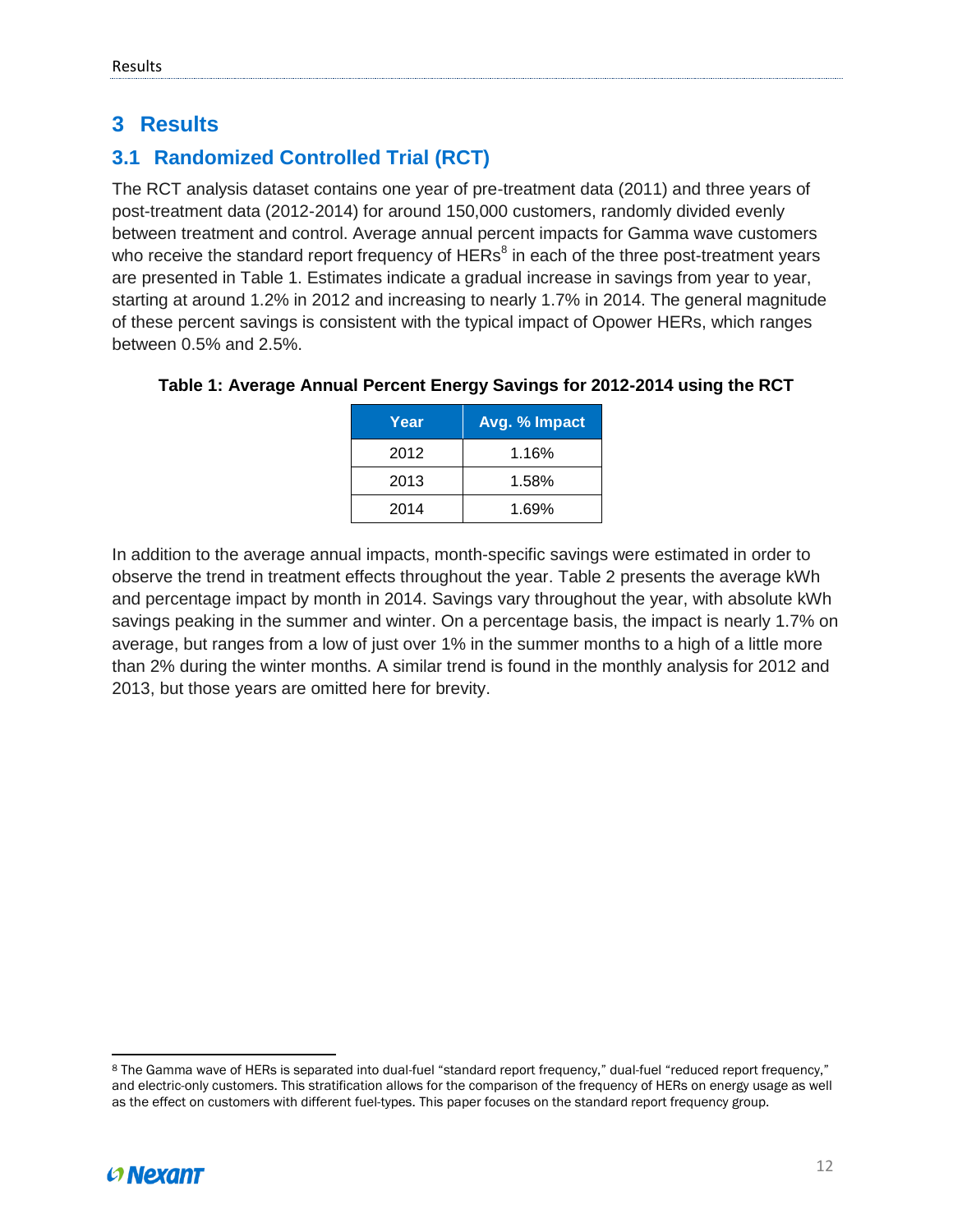| <b>Month</b>    | Avg. Impact<br>(kWh) | $\frac{9}{6}$<br><b>Impact</b> | <b>Std. Error</b><br>(kWh) |
|-----------------|----------------------|--------------------------------|----------------------------|
| Jan 2014        | 11.8                 | 2.2%                           | 1.4                        |
| Feb 2014        | 10.6                 | 2.1%                           | 1.4                        |
| Mar 2014        | 9.9                  | $2.2\%$                        | 1.3                        |
| Apr 2014        | 9.4                  | 2.0%                           | 1.2                        |
| May 2014        | 10.1                 | 1.7%                           | 1.4                        |
| Jun 2014        | 11.3                 | 1.5%                           | 2.0                        |
| <b>Jul 2014</b> | 10.4                 | 1.2%                           | 2.5                        |
| Aug 2014        | 10.3                 | 1.3%                           | 2.3                        |
| Sep 2014        | 9.9                  | 1.5%                           | 1.7                        |
| Oct 2014        | 9.5                  | 1.9%                           | 1.3                        |
| Nov 2014        | 9.6                  | 2.0%                           | 1.4                        |
| Dec 2014        | 8.6                  | 1.6%                           | 1.6                        |

**Table 2: Average 2014 Monthly Energy Savings using the RCT**

As in the absolute and relative impacts, the precision of the estimates also changes during the course of the year. The most precise estimates are obtained during the spring and fall months, when HVAC usage is low and overall usage is less variable. The least precise estimates occur for the summer months when differences in climate, thermal preferences and cooling equipment (both A/C and thermostats) combine to result in more variation in usage at the individual customer level. While the standard errors could likely have been reduced by including additional covariates to control for variation in weather in the model, we elected not to do so. One of the advantages of an RCT estimated using difference-in-differences is that it does not require performing model selection and so does not suffer from model selection bias or specification error.

#### <span id="page-13-0"></span>**3.2 Propensity Score Matching (PSM)**

Table 3 summarizes the annual percent energy savings estimates for the PSM model as compared to the RCT results. In general, the two sets of percent savings estimates are somewhat close, particularly in the first year. Nonetheless, it is important to recognize that for small treatment effects like those that arise from HERs, a seemingly small discrepancy between two percent impact estimates may ultimately correspond with a large difference in the estimated energy savings.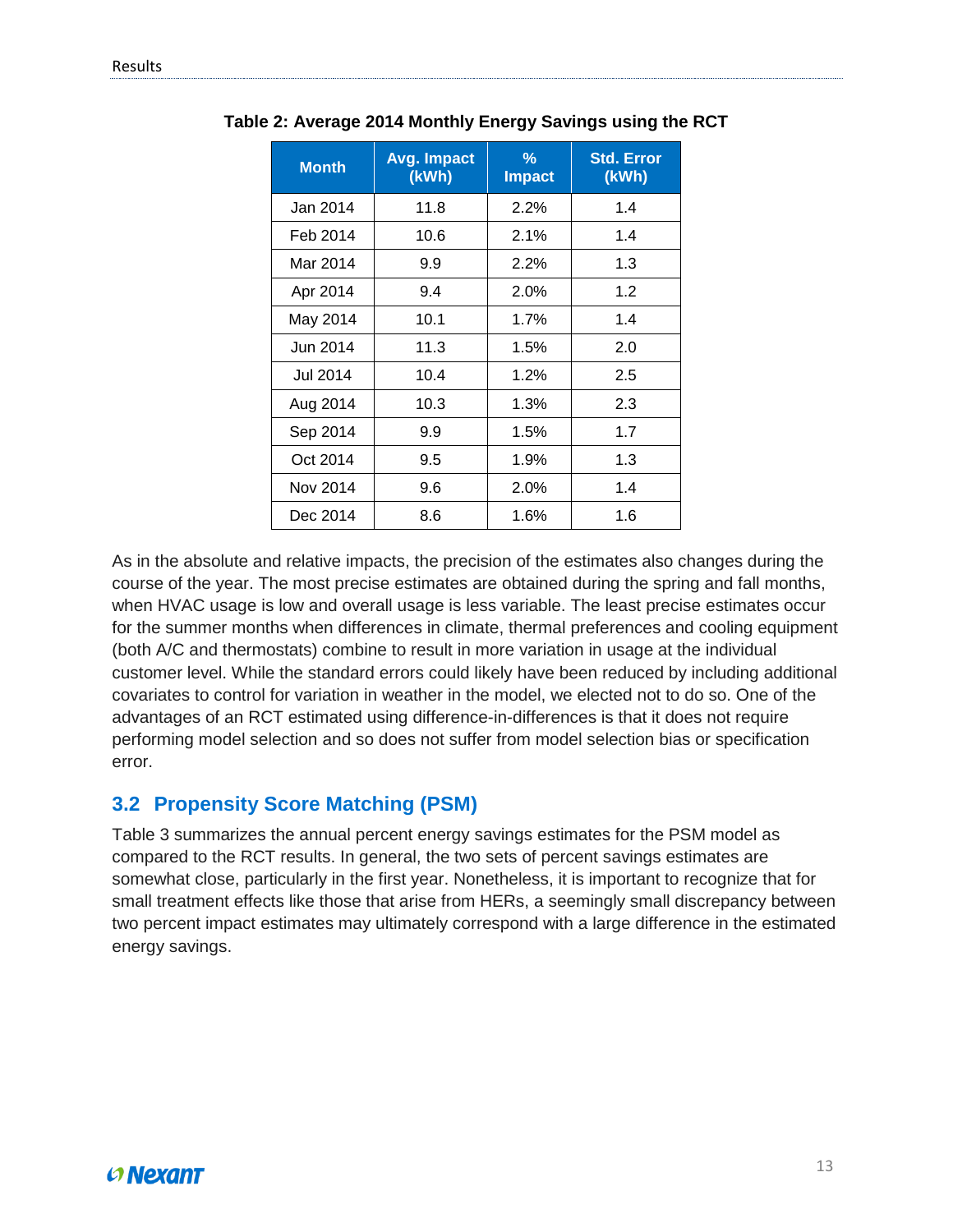| Year | <b>Avg. % Impact Estimate</b> |            |  |  |
|------|-------------------------------|------------|--|--|
|      | <b>RCT</b>                    | <b>PSM</b> |  |  |
| 2012 | 1.16%                         | 2.08%      |  |  |
| 2013 | 1.58%                         | 3.07%      |  |  |
| 2014 | 1.69%                         | 3.21%      |  |  |

**Table 3: Average Annual Percent Energy Savings for 2012-2014 using PSM**

In order to directly compare the kWh savings estimates from the two models, Figure 2 shows the monthly savings estimates using PSM as compared to the RCT results from 2012 through 2014. Although the percent savings estimates are relatively close and the pre-treatment usage for the matched control group suggests that it represents the treatment group as well as the RCT control group, the resulting kWh savings estimates for PSM are quite different from those of the RCT and fall outside of the 95% confidence interval for the RCT (shown by dotted lines in Figure 2). In the first post-treatment month, the savings estimates are already nearly 50% higher for the PSM model as compared to the RCT estimates. This upward bias in the savings estimates persists throughout all post-treatment months. For the post-treatment period overall, the upward bias in the PSM results is 89%.



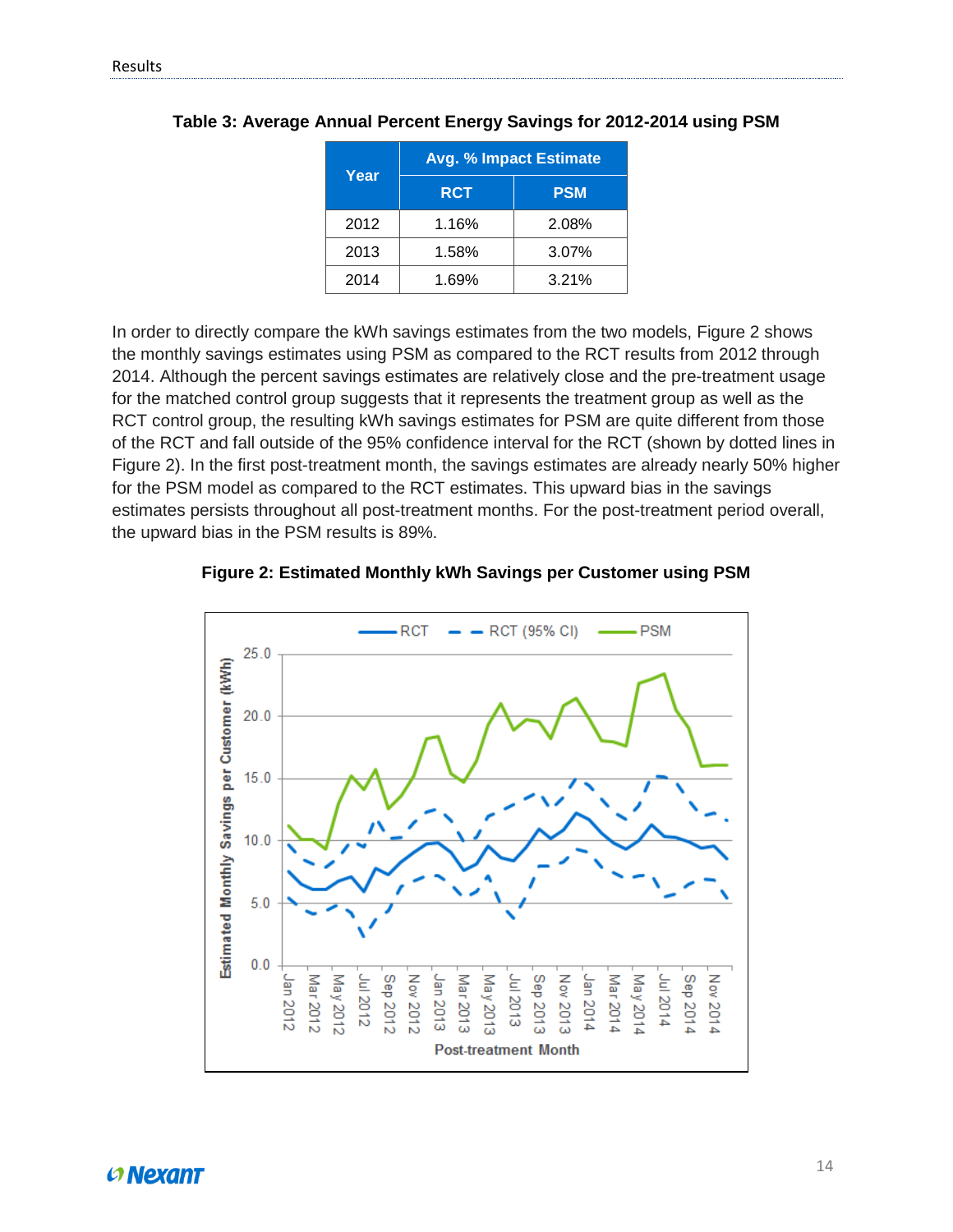#### <span id="page-15-0"></span>**3.3 Bayesian Structured Time Series (BSTS)**

Table 4 summarizes the annual percent energy savings estimates for the BSTS model as compared to RCT. The BSTS savings estimates are highly variable from year to year and are quite different from the RCT results. In 2014, the BSTS percent savings estimate is nearly four times higher than the RCT estimate.

| Year | <b>Avg. % Impact Estimate</b> |             |  |  |
|------|-------------------------------|-------------|--|--|
|      | <b>RCT</b>                    | <b>BSTS</b> |  |  |
| 2012 | 1.16%                         | $-0.40%$    |  |  |
| 2013 | 1.58%                         | 2.21%       |  |  |
| 2014 | 1.69%                         | 6.43%       |  |  |

**Table 4: Average Annual Percent Energy Savings for 2012-2014 using BSTS**

Figure 3 shows the monthly savings estimates using BSTS as compared to the RCT results from 2012 through 2014. The resulting savings estimates are different from the RCT results in both their general magnitude and monthly variation.





The BSTS per-customer savings estimates are noisy throughout all post-treatment months, varying from as low as *negative* 36.4 kWh to as high as 73.1 kWh. This range in the BSTS percustomer savings estimates is substantially wider than the range of 5.9 kWh to 12.2 kWh in the monthly RCT estimates.

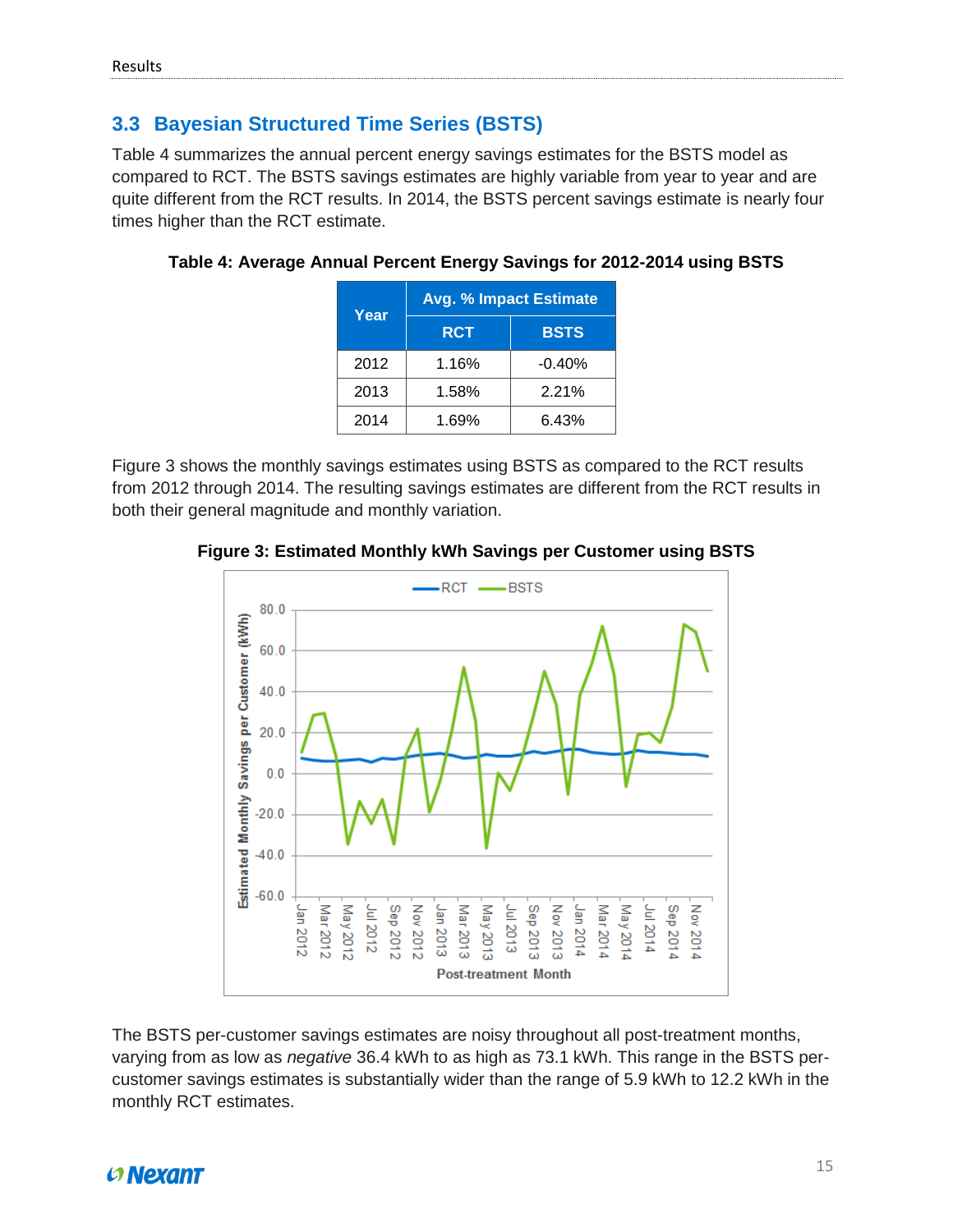#### <span id="page-16-0"></span>**3.4 Regression Tree with Random Effects (RE-EM Trees)**

Table 5 summarizes the annual percent energy savings estimates for the RE-EM tree model as compared to the RCT results. The RE-EM tree percent savings estimates are somewhat similar in the first year, but then diverge substantially from the RCT results over time. As in the BSTS results, the 2014 RE-EM tree percent savings estimate is nearly four times higher than the 2014 RCT estimate.

| Year | <b>Avg. % Impact Estimate</b> |                   |  |  |
|------|-------------------------------|-------------------|--|--|
|      | <b>RCT</b>                    | <b>RE-EM Tree</b> |  |  |
| 2012 | 1.16%                         | 2.03%             |  |  |
| 2013 | 1.58%                         | 3.07%             |  |  |
| 2014 | 1.69%                         | 6.08%             |  |  |

#### **Table 5: Average Annual Percent Energy Savings for 2012-2014 using RE-EM Tree**

Figure 4 shows the monthly savings estimates using the RE-EM tree model as compared to the RCT results. Similar to the BSTS findings, the RE-EM monthly savings estimates are completely different from the RCT results in both their general magnitude and variation from month to month.



**Figure 4: Estimated Monthly kWh Savings per Customer using RE-EM Tree** 

In the first post-treatment month, the savings estimates are already over three times as high for the RE-EM tree model as compared to the RCT estimates. The RE-EM tree per-customer

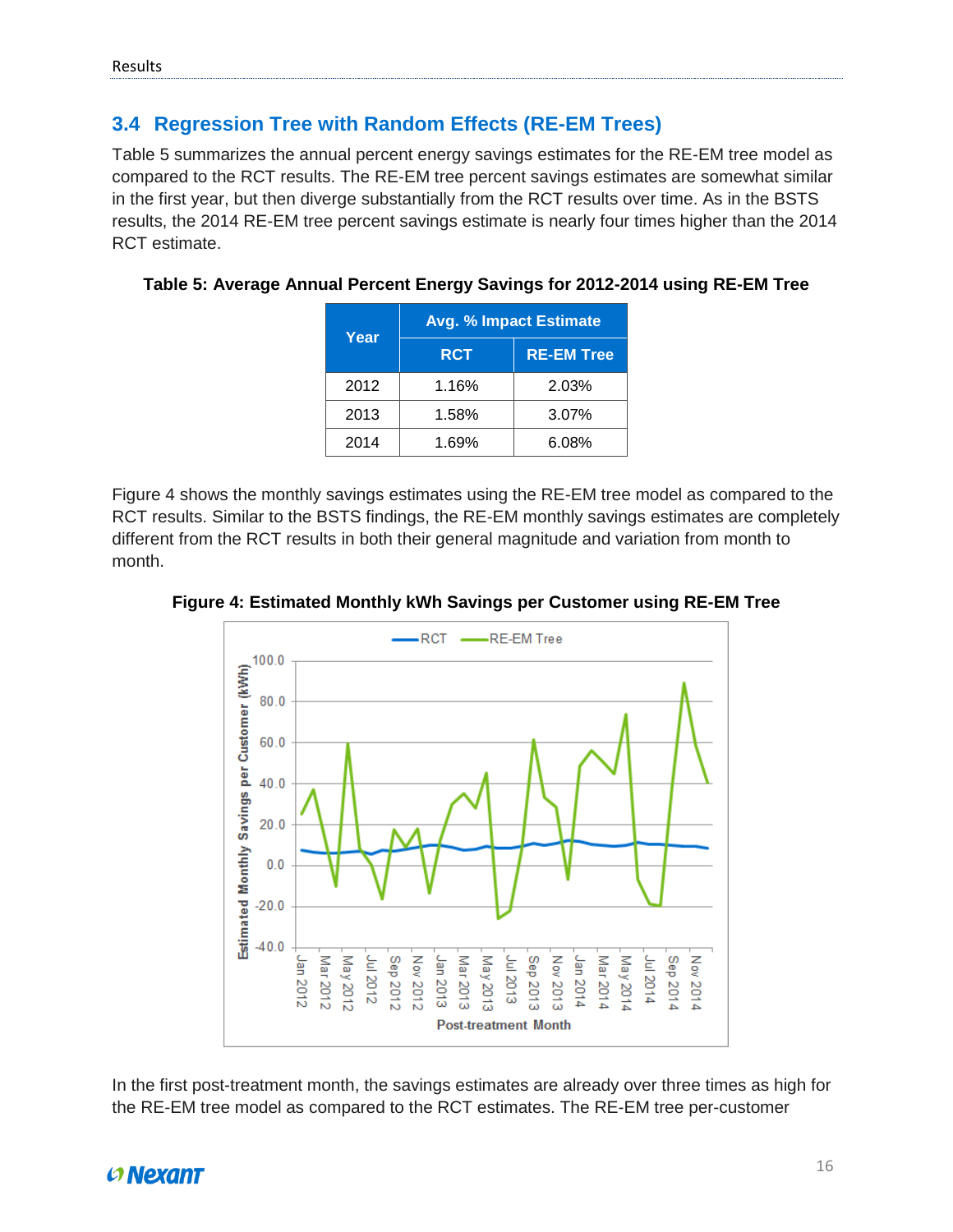savings estimates are noisy throughout all post-treatment months, varying from as low as *negative* 25.8 kWh to as high as 89.3 kWh. This range in the RE-EM tree per-customer savings estimates is substantially wider than the range of 5.9 kWh to 12.2 kWh in the monthly RCT estimates. The RE-EM tree estimates also tend to increase and become extremely variable in later months.

## <span id="page-17-0"></span>**4 Conclusion**

This paper leverages data from one of the largest HERs programs to compare the results of an RCT to estimates using alternative methods. While producing results that are similar to those of a RCT is difficult in most circumstances, the modeling task in this case is particularly challenging because the treatment effect comprises a relatively small percentage of wholehouse usage. On an annual basis, the RCT produces percent savings estimates that range from 1.16% in 2012 to 1.69% in 2014. The RCT monthly energy savings estimates are fairly stable, varying from 5.9 kWh to 12.2 kWh per customer over 36 monthly estimates. As shown in Table 6, the estimates from the three alternative methods tested are different. In particular, the results for the BSTS and RE-EM tree models are highly variable from month to month, with relatively large *negative* savings estimates in some months and extremely high estimates in others. Among the three alternative methods tested on this data, PSM is the most viable alternative to the RCT. However, it is important to note that the PSM analysis in this paper relied on a large pool of around 2 million non-participants from which to draw the matched control group. As with the RCT, the PSM approach does not resolve the issue of requiring a large comparison group of customers who do not receive the treatment.

| <b>Estimation Methodology</b>                    | <b>Percent Savings Estimates</b> |       |       | <b>Monthly Savings</b><br><b>Estimates (kWh)</b> |             |
|--------------------------------------------------|----------------------------------|-------|-------|--------------------------------------------------|-------------|
|                                                  | 2012                             | 2013  | 2014  | Low                                              | <b>High</b> |
| Randomized Controlled Trial (RCT)                | 1.16%                            | 1.58% | 1.69% | 5.9                                              | 12.2        |
| Propensity Score Matching (PSM)                  | 2.08%                            | 3.07% | 3.21% | 9.4                                              | 23.4        |
| Bayesian Structured Time Series (BSTS)           | $-0.40%$                         | 2.21% | 6.43% | $-36.4$                                          | 73.1        |
| Regression Tree with Random Effects (RE-EM Tree) | 2.03%                            | 3.07% | 6.08% | $-25.8$                                          | 89.3        |

#### **Table 6: Summary of Comparative Methods Analysis**

Both the BSTS and RE-EM tree results show a large increase in estimated percent savings in 2014. This false effect is likely attributable to changes in usage and weather conditions that occurred from 2013 to 2014; average consumption per customer decreased by 1.8% from 2013 to 2014, while the average temperature increased. This led to a large upward bias in the 2014 BSTS and RE-EM estimates, given that both models primarily rely on temperature to estimate usage. Another limitation of the BSTS and RE-EM tree models tested in this paper is that they forecast usage over multiple years having been trained on only 13 months of pre-treatment data, which may explain why the estimates from these models are so variable from month to month. Further research based on several years of hourly interval data is required to conclusively determine whether these models are (or are not) a viable alternative to the RCT. Nonetheless, this analysis shows that a model that primarily relies on temperature patterns as a

## $O$  Nexant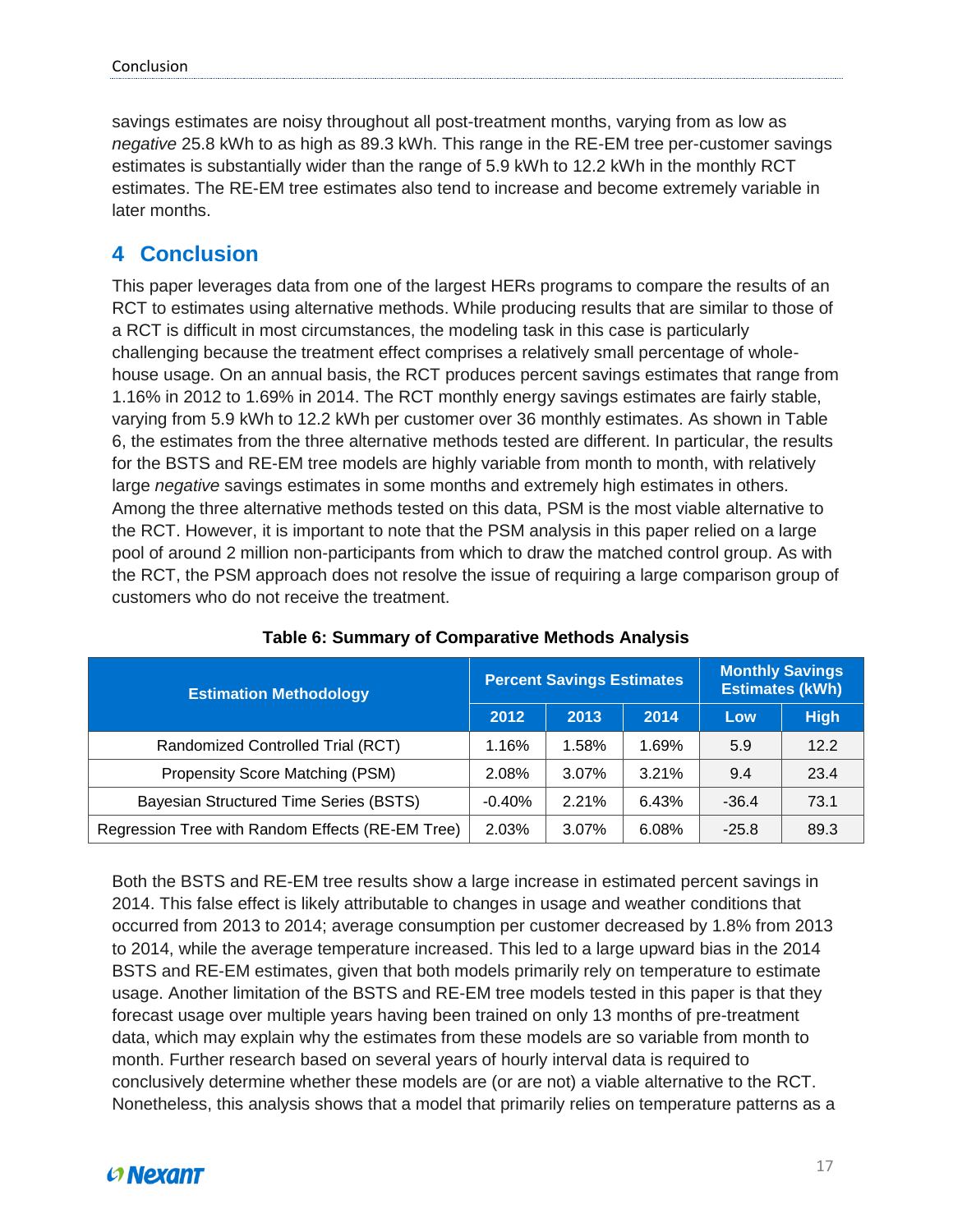predictor of usage, whether it be monthly or hourly usage, may go awry after several years of treatment if there are fundamental changes in customer usage over time that are not due to temperature. Among the alternative methods tested in this paper, the key advantage of the PSM approach is that it does not rely on modeling a relationship between temperature and usage, which most likely explains why the PSM results track most closely to the RCT results over multiple years.

Future research should be conducted to refine and extend the analyses conducted for this paper, particularly variations of PSM since this approach seems to have considerable promise. Moreover, additional research should address other approaches, particularly the Random Coefficient Model to assess the extent to which it produces estimates similar to those produced by RCT. Further, follow-on research should assess the ability of alternatives to the "calendarization" of the data—assigning a fixed month to each billing observation based on the mid-date of the billing period—may have contributed to the lack of comparability of the non-RCT methods tested to the RCT estimates. Finally, future research will include further analysis to assess the extent to which the use of daily and hourly usage data produce closer estimates to RCT.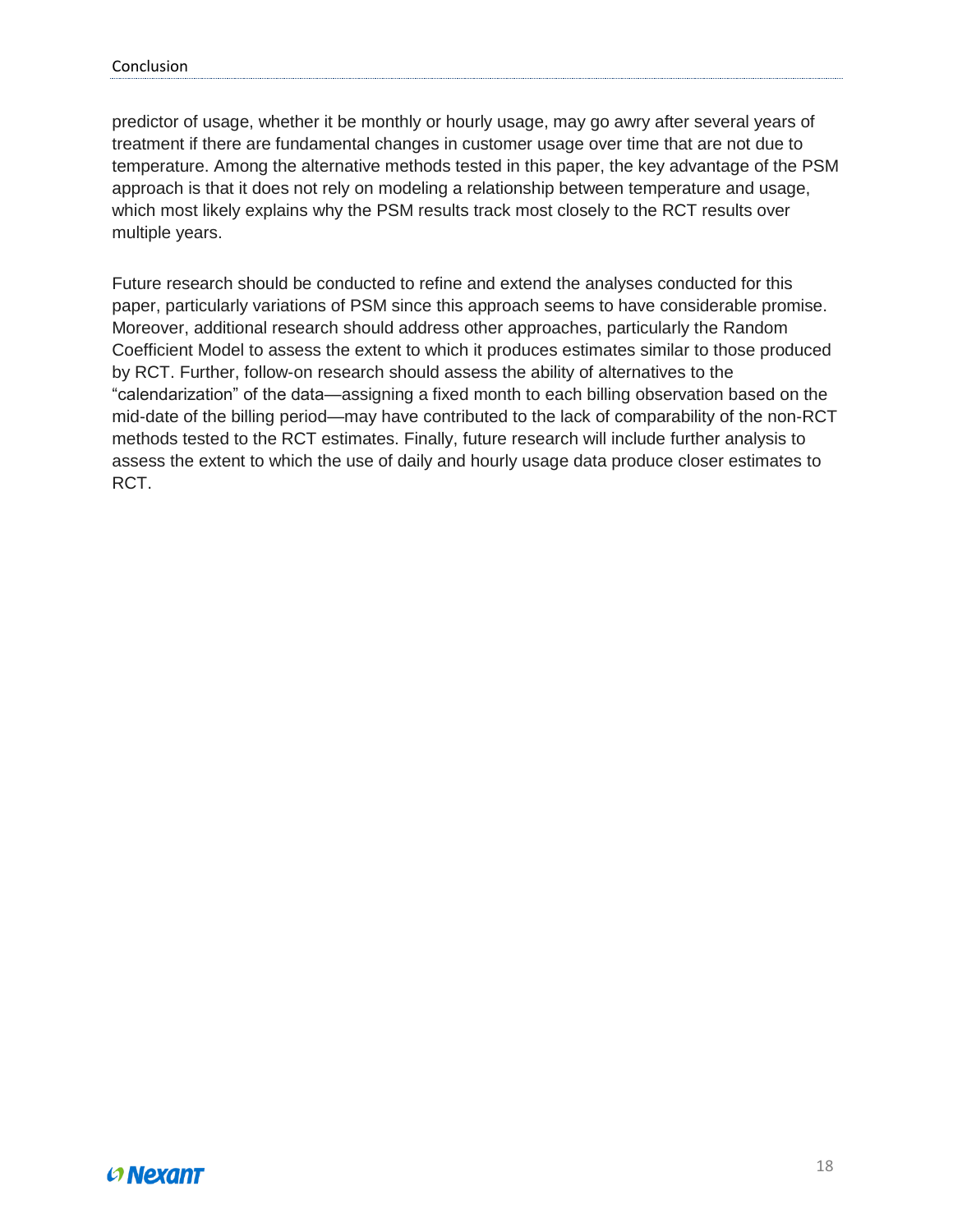## <span id="page-19-0"></span>**5 Public Comments**

| <b>DATE</b> | <b>AUTHOR</b>        | <b>SUBJECT</b>                                                                                                                                                                                                                                                                                                                                                                                                                                                                                                                                                                                                                                                                                                                                                                                                                                                                                                                                                                                                                                                                                                                                                                                                                                                                                                     | <b>SECTION</b><br>/ PAGE | <b>ATTACHMENT</b> |
|-------------|----------------------|--------------------------------------------------------------------------------------------------------------------------------------------------------------------------------------------------------------------------------------------------------------------------------------------------------------------------------------------------------------------------------------------------------------------------------------------------------------------------------------------------------------------------------------------------------------------------------------------------------------------------------------------------------------------------------------------------------------------------------------------------------------------------------------------------------------------------------------------------------------------------------------------------------------------------------------------------------------------------------------------------------------------------------------------------------------------------------------------------------------------------------------------------------------------------------------------------------------------------------------------------------------------------------------------------------------------|--------------------------|-------------------|
| 10/09/2015  | <b>Steve Schmidt</b> | No Evaluation of Smart Meter Based Methods                                                                                                                                                                                                                                                                                                                                                                                                                                                                                                                                                                                                                                                                                                                                                                                                                                                                                                                                                                                                                                                                                                                                                                                                                                                                         | <b>Methods Tested</b>    |                   |
|             |                      | <b>Comment:</b> Given the difficulty of true RCT, these results are disappointing. However, HEA would like to point<br>out that none of the methods analyzed utilize the additional data now available throughout<br>California. Smart meter data, both for electric use (in most areas) and natural gas use (in some<br>areas), provides significantly more insight into actual energy use. Quoting from page 6 of the<br>report: "Because billing periods generally do not align with the calendar months, a month was<br>assigned to each billing observation. The month of each bill is defined to be the month of the<br>mid-date of the billing period." This assumption undermines the accuracy of weather<br>normalization performed on the data: when a cold snap at the end of January appears in January<br>for half of participants and February for the rest, results are impacted. Unlike utility bills, weather<br>is not monthly. Smart meter data removes this inaccuracy, and also enables disaggregation of<br>other end use load types (beyond just heating and cooling energy), allowing program<br>administrators to attribute changes in raw energy use to different measure types. We look<br>forward to a future review of methods that take advantage of our wealth of smart meter data. |                          |                   |
|             |                      | Response: We generally agree with this comment, and suspect that "calendarization" of the data—assigning<br>a fixed month to each billing observation based on the mid-date of the billing period—may be<br>contributing to the lack of comparability of the non-RCT methods tested to the RCT estimates.<br>Further analysis should be done to assess the extent to which the use of daily or hourly usage<br>data produces closer estimates. As described in the conclusion, "Further research based on<br>several years of hourly interval data is required to conclusively determine whether these models<br>are (or are not) a viable alternative to the RCT. Nonetheless, this analysis shows that a model that<br>primarily relies on temperature patterns as a predictor of usage, whether it be monthly or hourly<br>usage, may go awry after several years of treatment if there are fundamental changes in<br>customer usage over time that are not due to temperature. Among the alternative methods<br>tested in this paper, the key advantage of the PSM approach is that it does not rely on modeling a<br>relationship between temperature and usage, which most likely explains why the PSM results<br>track most closely to the RCT results over multiple years."                                |                          |                   |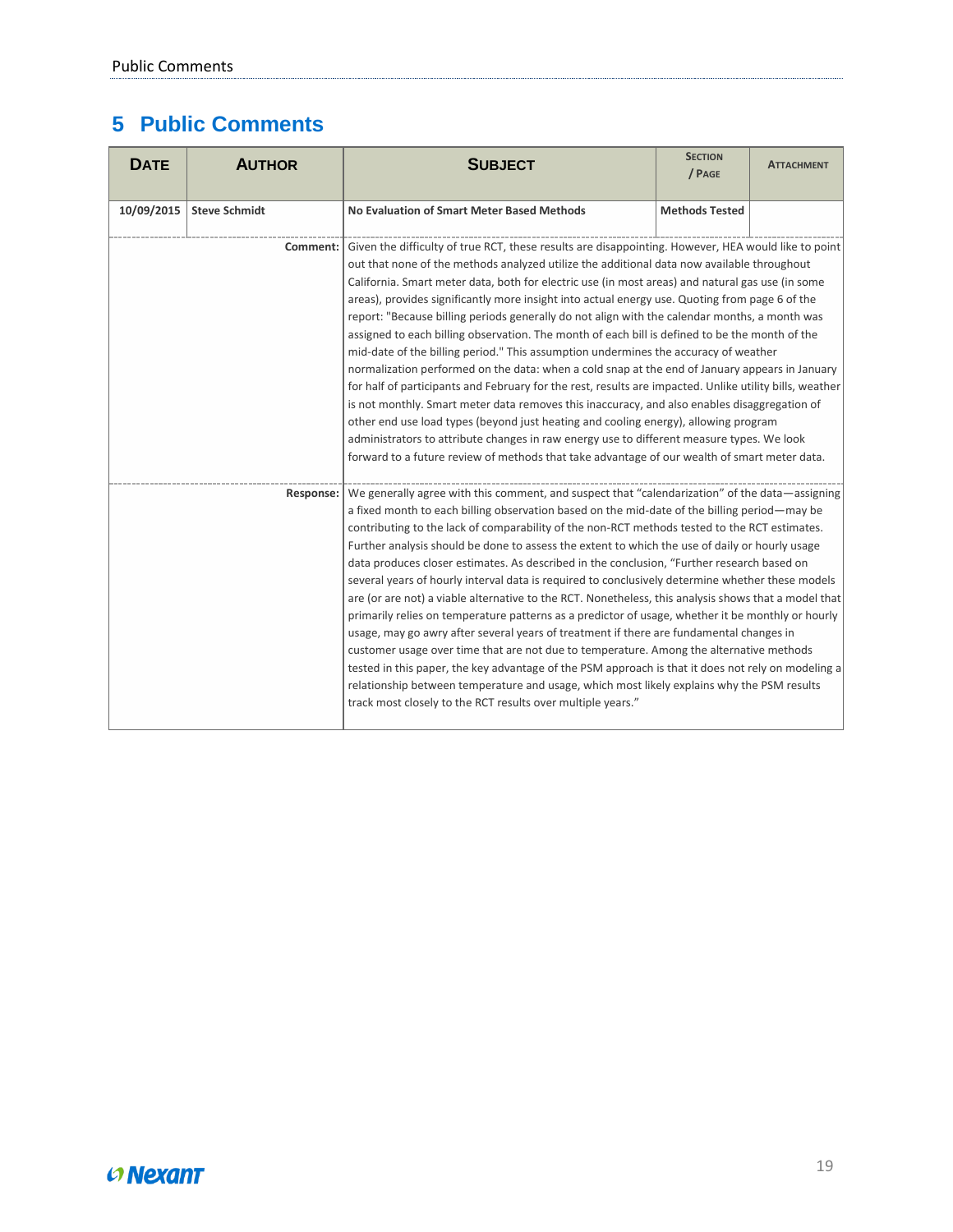#### <span id="page-20-0"></span>**6 References**

- Abadie, Alberto, Diamond, A. and Hainmueller, J. 2010. "Synthetic control methods for comparative case studies: Estimating the effect of California's tobacco control program." *Journal of the American Statistical Association* 105.490.
- Allcott, Hunt. 2015 (forthcoming). "Site Selection Bias in Program Evaluation." *The Quarterly Journal of Economics* 130:3.
- Brodersen, K. H., Gallusser, F., Koehler, J., Remy, N., & Scott, S. L. 2014. "Inferring causal impact using Bayesian structural time-series models." *The Annals of Applied Statistics*.
- Cameron, A. Colin, and Pravin K. Trivedi. 2005. *Microeconometrics: methods and applications.* Cambridge University Press.
- Dehejia, Rajeev H., and Sadek Wahba. 2002. "Propensity score-matching methods for nonexperimental causal studies." *Review of Economics and Statistics* 84.1: 151-161.
- Delmas, Magali A., Miriam Fischlein, and Omar I. Asensio. 2013. "Information strategies and energy conservation behavior: A meta-analysis of experimental studies from 1975 to 2012." *Energy Policy* 61: 729-739.
- Environmental Protection Agency (EPA). 2014, June 18. *Carbon Pollution Emission Guidelines for Existing Stationary Sources: Electric Utility Generating Units*. Retrieved from the Federal Register website: [http://www.gpo.gov/fdsys/pkg/FR-2014-06-18/pdf/2014-13726.pdf.](http://www.gpo.gov/fdsys/pkg/FR-2014-06-18/pdf/2014-13726.pdf) (79 FR 34829).
- Friedrich, K., Amann, J., Vaidyanathan, S., & Elliott, R. N. 2010. "Visible and concrete savings: Case studies of effective behavioral approaches to improving customer energy efficiency." American Council for an Energy-Efficient Economy.
- James, G., Witten, D., Hastie, T., & Tibshirani, R. 2013. *An Introduction to Statistical Learning*. New York: Springer.
- Khandker, Shahidur R., Gayatri B. Koolwal, and Hussain A. Samad. 2013. *Handbook on Impact Evaluation: Quantitative Methods and Practices.* World Bank Publications.
- Kuhn, M., & Johnson, K. 2013. *Applied predictive modeling*. New York: Springer.
- Nexant. 2013. *SmartPricing Options Interim Evaluation.*
- Perry, Michael and Woehleke, Sarah 2013. "Evaluation of Pacific Gas and Electric Company's Home Energy Report Initiative for the 2010–2012 Program." CALMAC ID PGE0329.01.
- Scott, Steven L., and Varian, Hal R. 2014. "Predicting the present with Bayesian structural time series." *International Journal of Mathematical Modelling and Numerical Optimisation* 5.1: 4- 23.